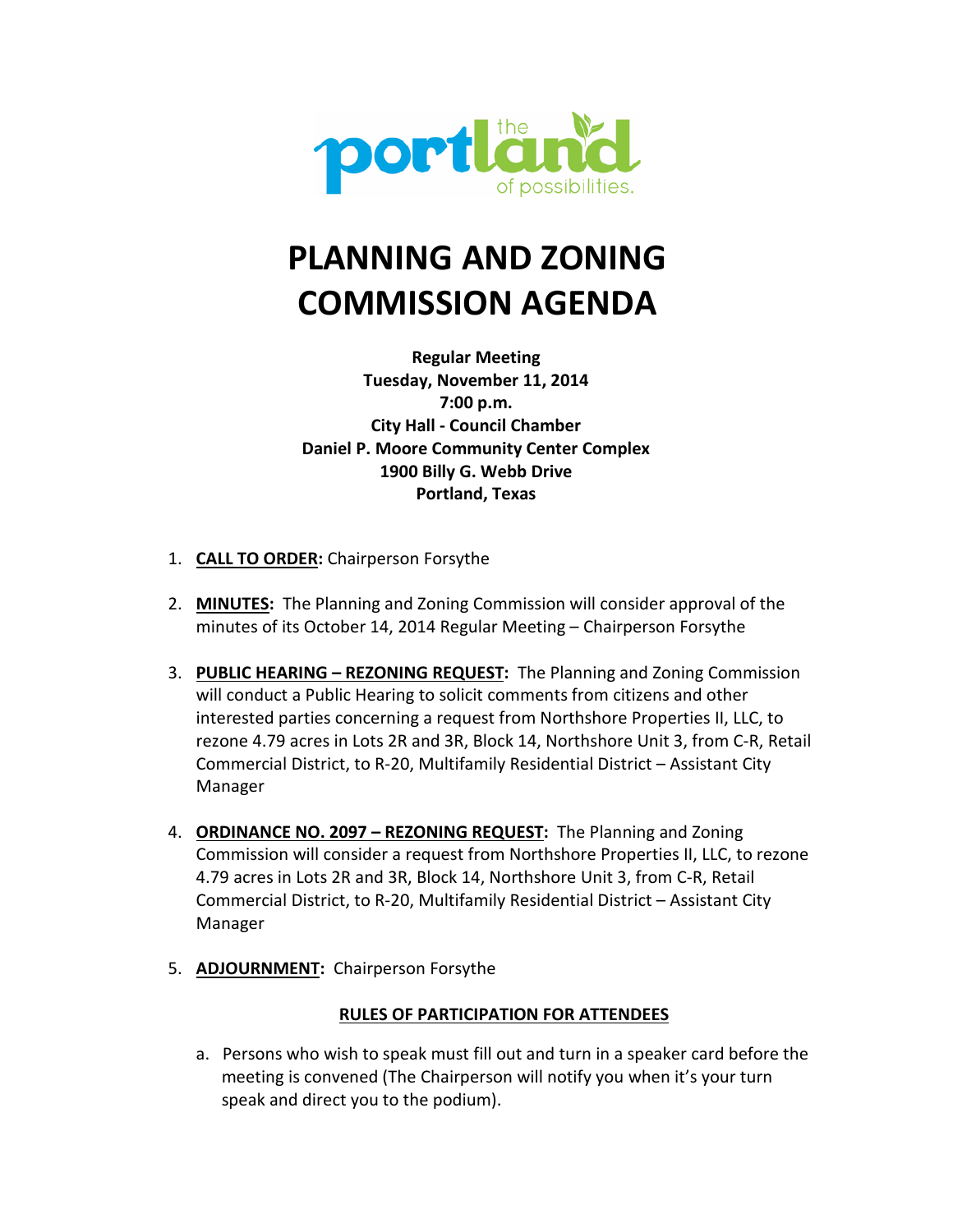- b. Persons who wish to speak must identify themselves and their places of residence.
- c. All comments, requests and proposals must be presented to or through the Chairperson.
- d. Persons who wish to speak will be given 4 minutes to do so. The Chairperson may permit persons to speak more than once if he/she believes doing so will improve the planning process and facilitate deliberation.

#### *NOTICE OF ASSISTANCE*

If you plan to attend this public meeting and you have a disability that requires special arrangements to be made, please contact City Secretary Annette Hall at 361-777-4513 or annette.hall@portlandtx.com in advance of the meeting. Reasonable accommodations will be made to facilitate your participation. The City Hall is wheelchair accessible and specially marked parking spaces are located in front of its entrance. Special seating will be provided in the Council Chambers during the meeting.

#### **BRAILLE IS NOT AVAILABLE**

Posted: November 7, 2014 by 5 p.m. **By:** By: *City Hall* **Annette Hall** 

 **City Secretary**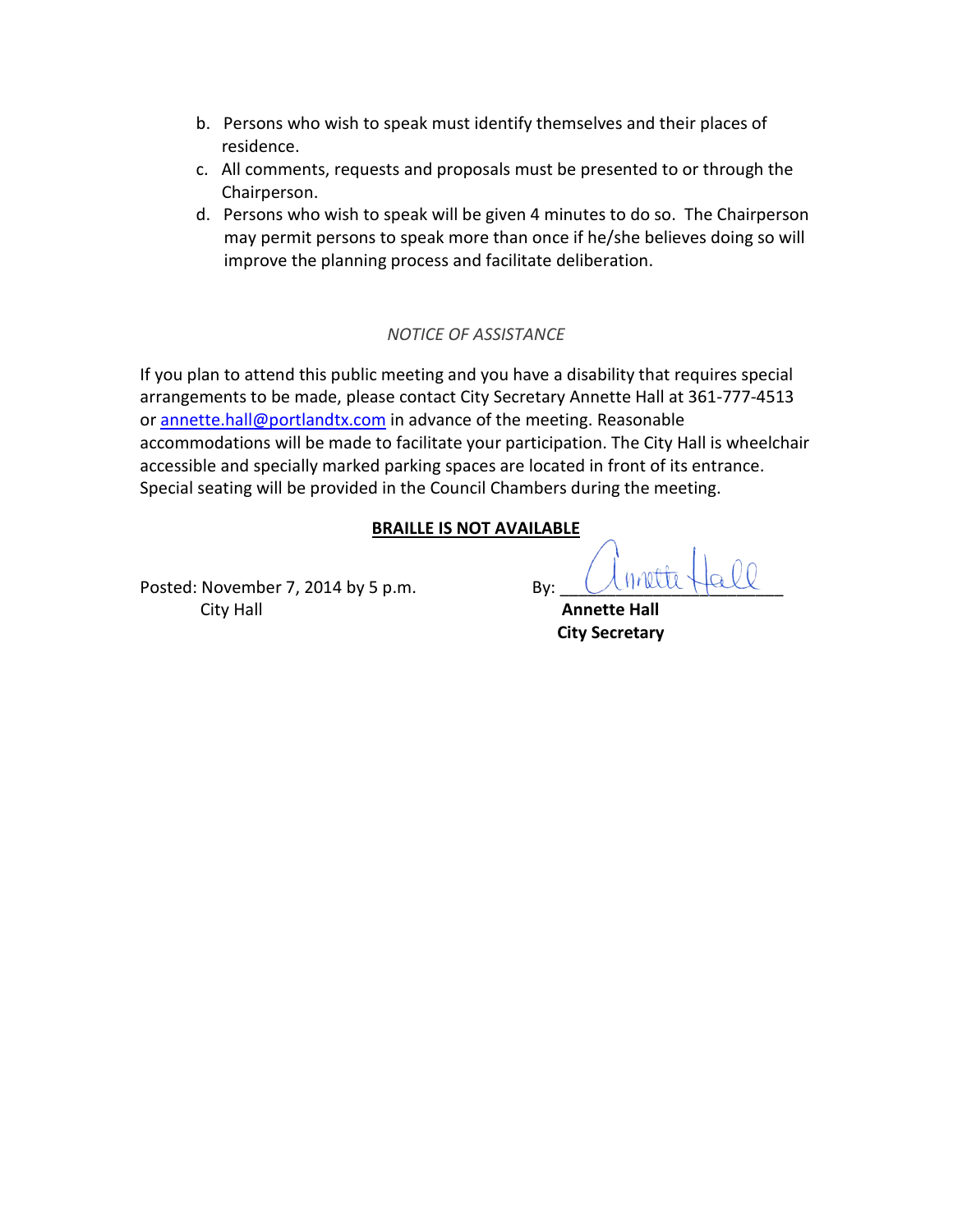#### **MINUTES**

#### **PLANNING AND ZONING COMMISSION**

#### **October 14, 2014 REGULAR MEETING**

The Planning and Zoning Commission conducted its October 14, 2014, Regular Meeting in the Council Chambers of City Hall (1900 Billy G. Webb) that began at 7:00 p.m. It did so in compliance with requirements of the Texas Open Meetings Act, City of Portland City Charter and Unified Development Ordinance. The following persons were in attendance:

#### **MEMBERS PRESENT**

Craig Forsythe (Chairperson) John Rooney (Vice-Chairperson) Pete Stricker Jerry Browning Mark Wendland Theresa Nix *Mark Roach\** 

#### **STAFF PRESENT**

Randy Wright, City Manager Brian DeLatte, Assistant City Manager Annette Hall, City Secretary Brandon Lemon, Accounting Assistant Drew Schell, IT Technician

- 1. **CALL TO ORDER**: Chairperson Forsythe called the meeting to order at 7:00 p.m.
- 2. **MINUTES**: The Planning and Zoning Commission will consider approval of the minutes of its September 9, 2014, Regular Meeting

Mr. Stricker made a motion to accept the minutes of the September 9, 2014, Regular Meeting. Ms. Nix seconded the motion.

The motion passed (5-1) with Mr. Rooney abstaining.

*\*Mr. Roach arrived after the vote was taken.* 

3. **PUBLIC HEARING – SPECIAL USE PERMIT NO. 2095:** The Planning and Zoning Commission will conduct a Public Hearing to solicit comments from citizens and other interested parties concerning a request from Gregory-Portland Independent School District via Urban Engineering, Inc., to approve Special Use Permit No. 2095 governing the use of its property at 1200 Broadway Blvd. as a "School, College or Vocational" – Assistant City Manager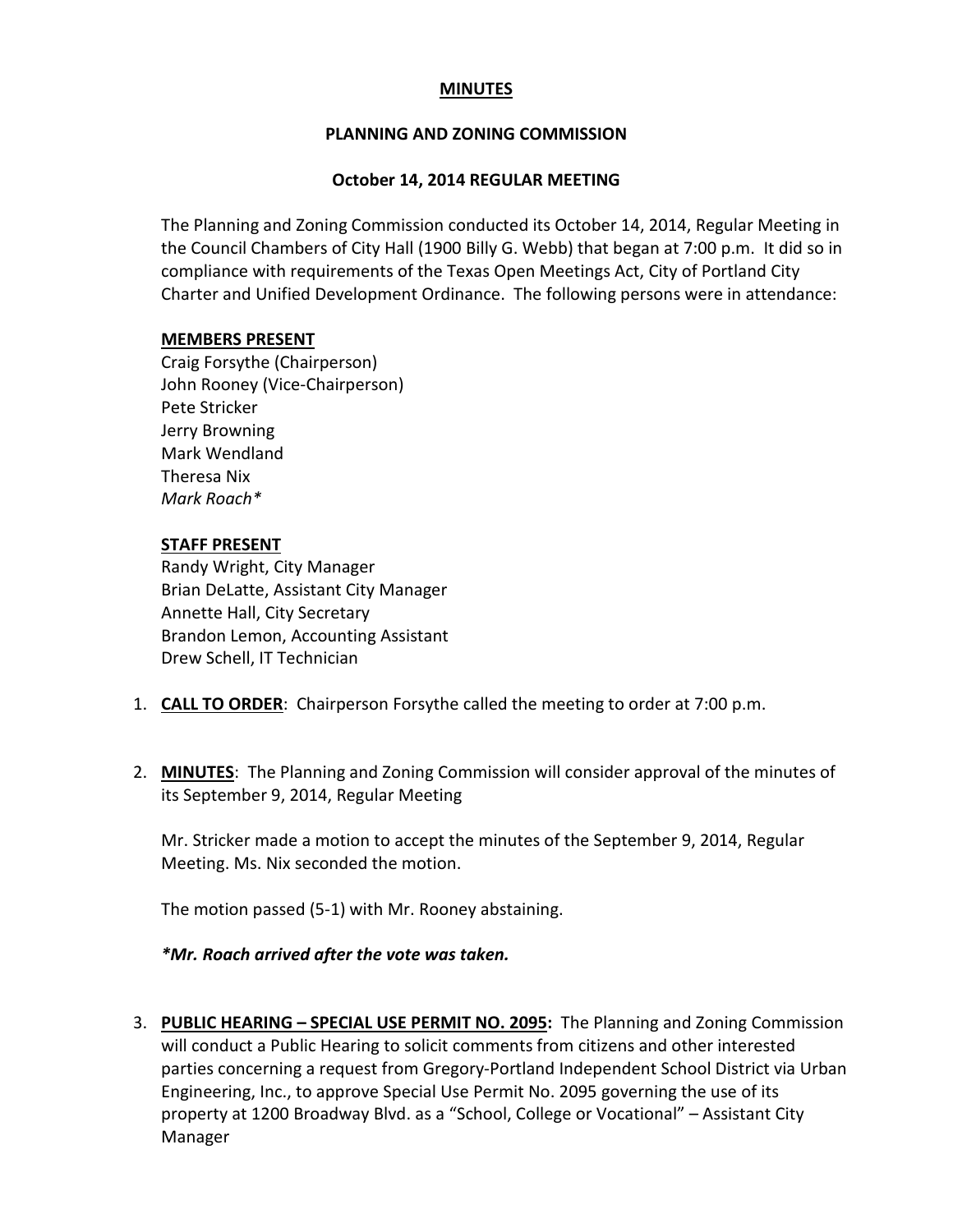Chairperson Forsythe opened the Public Hearing at 7:01 p.m. Assistant City Manager Brian DeLatte presented the following information:

#### **Special Use Permit Application**

- Current Zoning is R-7, Single-Family Residential
- Proposal to utilize the existing church building as a vocational training facility for Cheniere Energy
- Application states that "the proposed use of the facilities will be for training facilities and office space associated with the use of the educational facilities"
- "School, College or Vocational" is allowed by SUP
	- o SUP allows additional regulation and scrutiny of noise, traffic, hours of operation, and visual impacts

#### **Proposed Conditions**

- 1. The use of the facility shall be limited to those permitted uses in the R-7, Single-Family Residential District or to those uses permitted by this Special Use Permit.
- 2. The Special Use Permit permits the operation of a vocational training facility at the location described in the metes and bounds in Exhibit "A". The Special Use Permit is not applicable nor is transferable to the remainder of the property.
- 3. "Vocational school" is defined in the Unified Development Ordinance. This Special Use Permit allows indoor education and career center activities, training activities, and offices designed to support the educational and training mission. Professional, commercial, retail, industrial, or corporate offices are prohibited.
- 4. This Special Use Permit expires in the event that Gregory-Portland Independent School District sells, transfers, or otherwise divests ownership of the property.
- 5. Outdoor activities are prohibited on the site. This term does not include activities required to maintain the building and grounds.
- 6. Outdoor public address systems or other exterior sound systems are prohibited.
- 7. Exterior security or aesthetic lighting must be of a type and situated to prevent adjacent residences from receiving direct lighting. New exterior lighting installation or replacement of existing exterior lighting shall conform to Unified Development Ordinance Section 713.
- 8. Hours of operation shall not begin prior to 7:00 a.m. nor extend beyond 9:00 p.m.
- 9. Industrial or production activities are prohibited on the site. For the purposes of this Special Use Permit, "industrial or production activity" is any activity that involves the use of attended or autonomous equipment, power tools, or other devices to cut, bend, bond, coat, melt, weld, perforate or fabricate metal, wood, or other construction material. "Industrial or production activity" shall also include any activity subject to the National Pollutant Discharge Elimination System Industrial Permits as defined in 40 CFR, Section 122.26. The term does not include indoor simulated training stations, indoor educational displays, indoor storage or use of non-hazardous chemicals for training purposes, or activities required to maintain the building and grounds.
- 10. In compliance with Unified Development Ordinance Section 712, no new signage shall be installed on the property. Any modification to the existing ground sign located at the site's entrance shall be limited to the existing sign size, height, and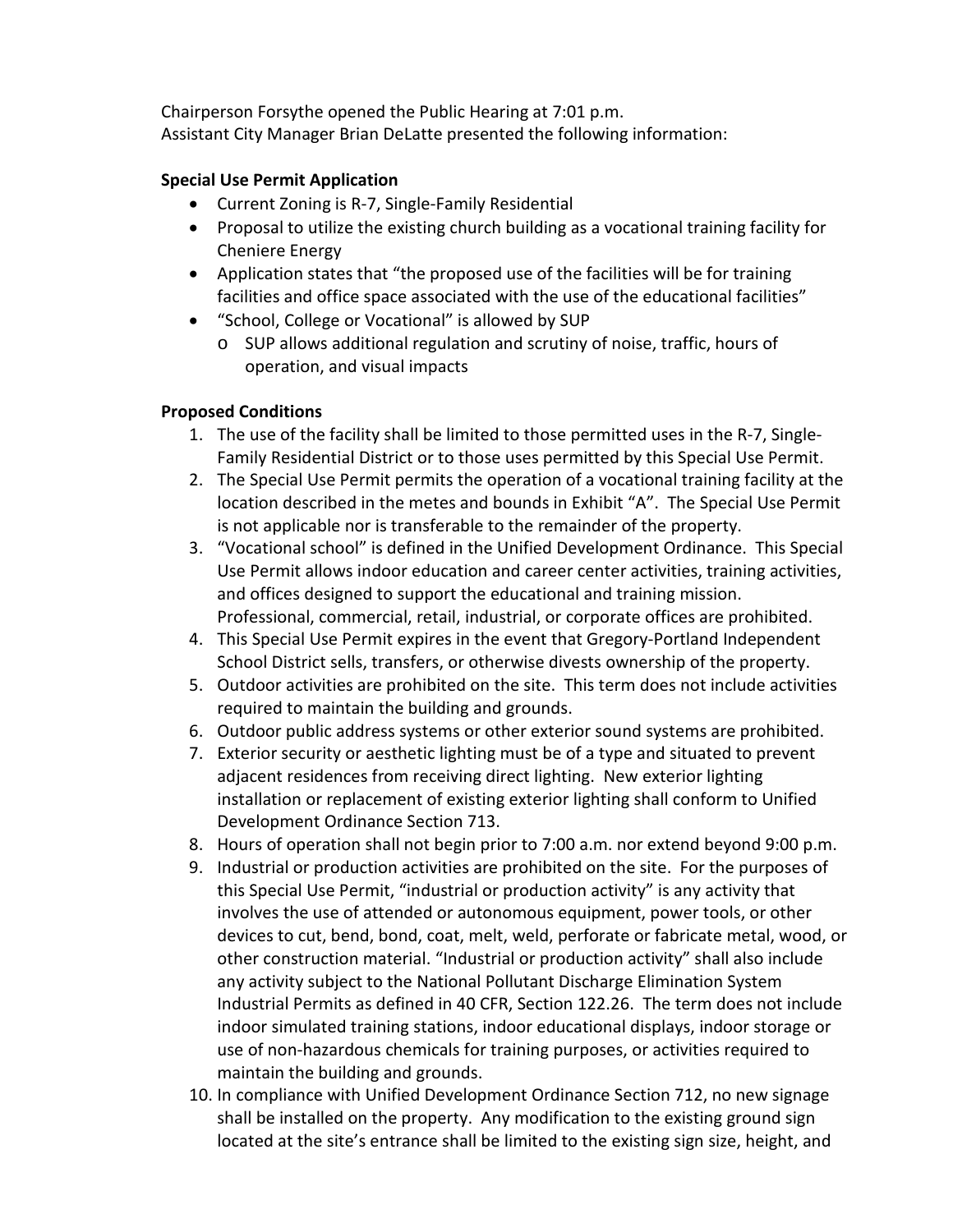material type. The proposed sign text shall identify the facility as a "vocational training facility," "educational training facility," or other similar wording that denotes vocational or educational use. The proposed sign text shall not identify the facility as an "office," "corporate office," "professional office," or other similar wording that denotes office, commercial, professional, or other non- residential uses.

- 11. Any new building construction, modification, renovation, or expansion shall meet the requirements of Unified Development Ordinance Section 802.
- 12. The Gregory-Portland Independent School District and Cheniere Energy, Inc., must provide all necessary off-street parking on site. Parking shall be prohibited within public right-of-way.

#### **Approval Criteria**

- 1. Impacts Minimized
- 2. Consistent with this Ordinance
- 3. Compatible with Surrounding Area
- 4. Traffic Circulation
- 5. Effect on Natural Environment
- 6. Community Need
- 7. Development Patterns

GPISD Representatives, Construction Manager David Batot and DeAngelo Reyes with Urban Engineering were present to answer questions.

Chairperson Forsythe asked for any additional comment from the public. Hearing and seeing none, the Public Hearing was closed at 7:15 p.m.

4. **REQUEST FOR SPECIAL USE PERMIT NO. 2095:** The Planning and Zoning Commission will consider a request from Gregory-Portland Independent School District via Urban Engineering, Inc., to recommend to the City Council approval of Special Use Permit No. 2095 governing the use of its property at 1200 Broadway Blvd. as a "School, College or Vocational" – Assistant City Manager

Board Members and Assistant City Manager Brian DeLatte discussed the following:

- The possibility of tying the lease period to the tenant in the proposed ordinance.
- The party responsible for notify the City of a change in tenants.
- **SECTION 2 OF THE PROPOSED ORDINANCE:** The failure of the facility owner (Gregory-Portland Independent School District) or the tenant to comply with any conditions of this Ordinance shall immediately render this Ordinance null and void. In such an event, the City of Portland shall strictly enforce the requirements of the R-7, Single-Family Residential District by any and all legal means necessary.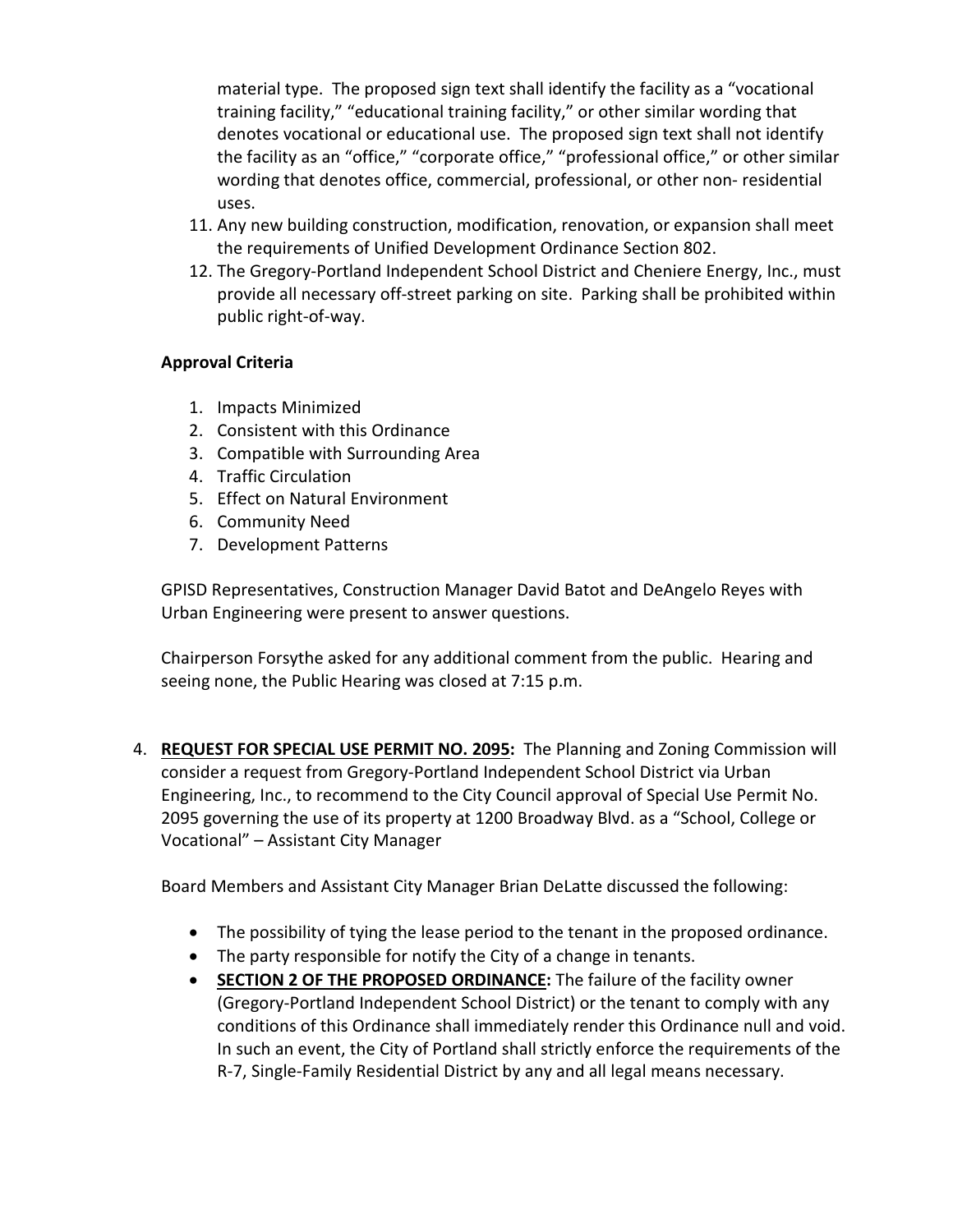Mr. Stricker made the motion to recommend the City Council approve the request for Special Use Permit No. 2095 with the proposed negotiated conditions, Mr. Rooney seconded the motion.

The motion passed (7-0).

5. **PUBLIC HEARING – SPECIAL USE PERMIT NO. 2096:** The Planning and Zoning Commission will conduct a Public Hearing to solicit comments from citizens and other interested parties concerning a request from Robert M. Kennedy to approve Special Use Permit No. 2096 for the construction of a self-storage facility at 215 Seventh Avenue – Assistant City Manager

Chairperson Forsythe opened the Public Hearing at 7:19 p.m.

Assistant City Manager Brian DeLatte presented the following information:

#### **Special Use Permit Application**

- Current Zoning is OT-2, Olde Town Mixed Use District
- Application proposes 118-unit interior access self-storage facility
- "Storage, Self-Service or Mini-Storage" is allowed by SUP in OT-2
	- o SUP allows additional regulation and scrutiny of noise, traffic, hours of operation, and visual impacts
	- o Self-storage is further regulated by UDO Sec. 508, including:
		- Security lighting
		- **Prohibition of hazardous materials**
		- **Drive aisle access**
		- Outside storage
		- **Location with respect to zoning boundaries**
		- **•** Decorative fencing and landscaping

#### **Proposed Conditions**

- 1. The use of the facility shall be limited to those permitted uses in the OT-2, Olde Town Mixed Use District or to those uses permitted by this Special Use Permit.
- 2. The Special Use Permit allows the operation of an 118-unit self-storage facility at 215 Seventh Street. The Special Use Permit is not applicable nor is transferable to the remainder of the property.
- 3. A final plat must be approved by the Planning and Zoning Commission prior to the issuance of a building permit.
- 4. A final Site Plan for Nonresidential Use must be approved prior to the issuance of a building permit. The plan shall generally conform to the site plan depicted in Exhibit "A".
- 5. The self-storage shall fully comply with all City of Portland ordinances, rules, and regulations, including the regulation of "Storage, Self-Service" facilities in Unified Development Ordinance Section 508.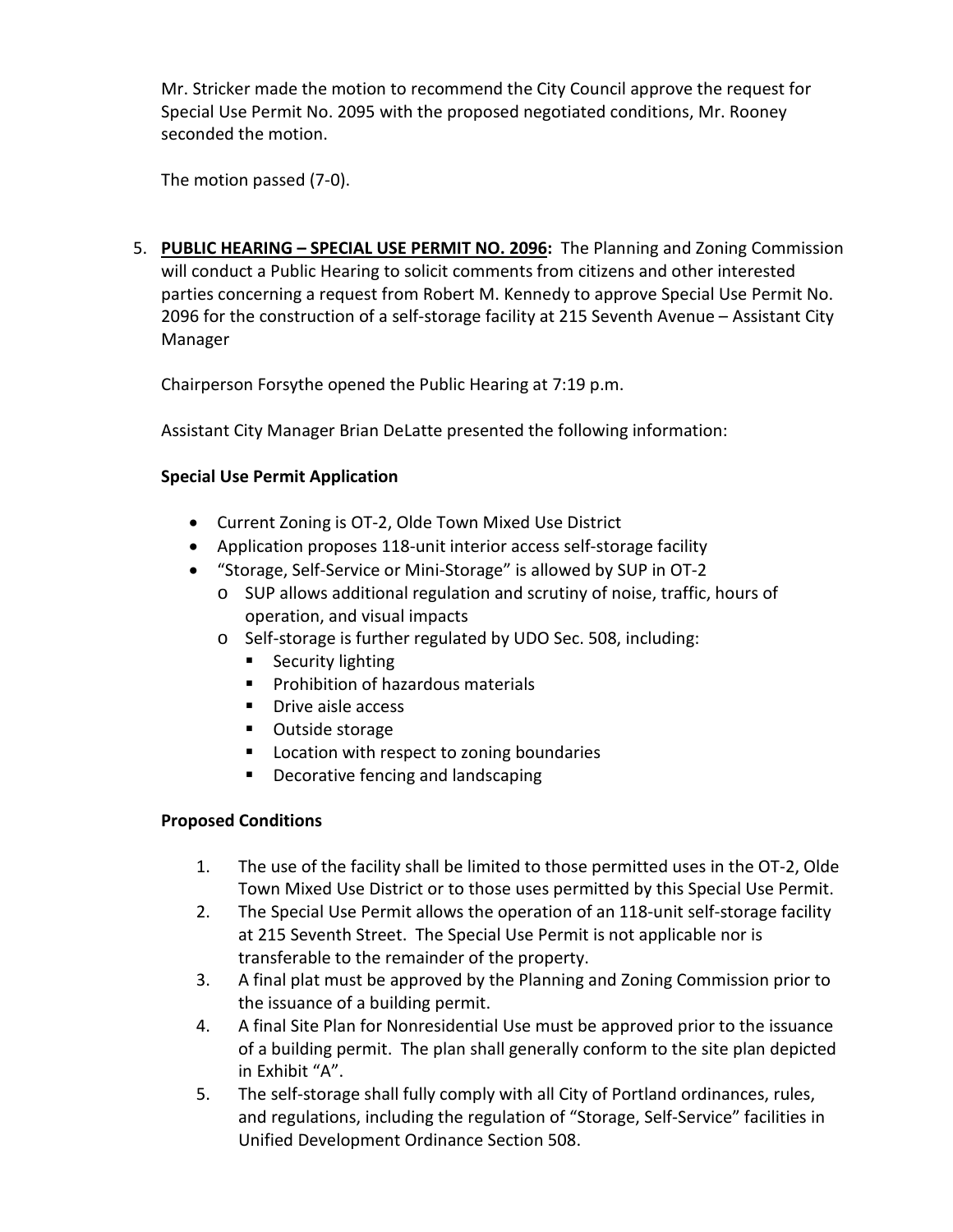- 6. Outdoor storage is prohibited on the site.
- 7. Outdoor public address systems or other exterior sound systems are prohibited.

#### Approval Criteria

- 1. Impacts Minimized
- 2. Consistent with this Ordinance
- 3. Compatible with Surrounding Area
- 4. Traffic Circulation
- 5. Effect on Natural Environment
- 6. Community Need
- 7. Development Patterns

Planning and Zoning Consideration

- Submit recommendation to the City Council
	- o Recommend approval with negotiated conditions
	- o Recommend approval with additional conditions
	- o Recommend denial
- Public Hearing at City Council 10/21/14

Chairperson Forsythe asked for any additional comment from the Public Hearing and seeing none, the Public Hearing was closed at 7:27 p.m.

**6. REQUEST FOR SPECIAL USE PERMIT NO. 2096:** The Planning and Zoning Commission will consider a request from Robert M. Kennedy to recommend to the City Council approval of Special Use Permit No. 2096 for the construction of a self-storage facility at 215 Seventh Avenue – Assistant City Manager

Board Members and Assistant City Manager, Brian DeLatte, discussed the following requirements:

- Decorative fencing
- Metal Building or Masonry Façade
- Outside lighting
- Interior storage only
- No outside storage allowed

Mr. Rooney made the motion to recommend the City Council approve the request for Special Use Permit No. 2096 with the proposed negotiated conditions, Mr. Stricker seconded the motion.

The motion passed (7-0).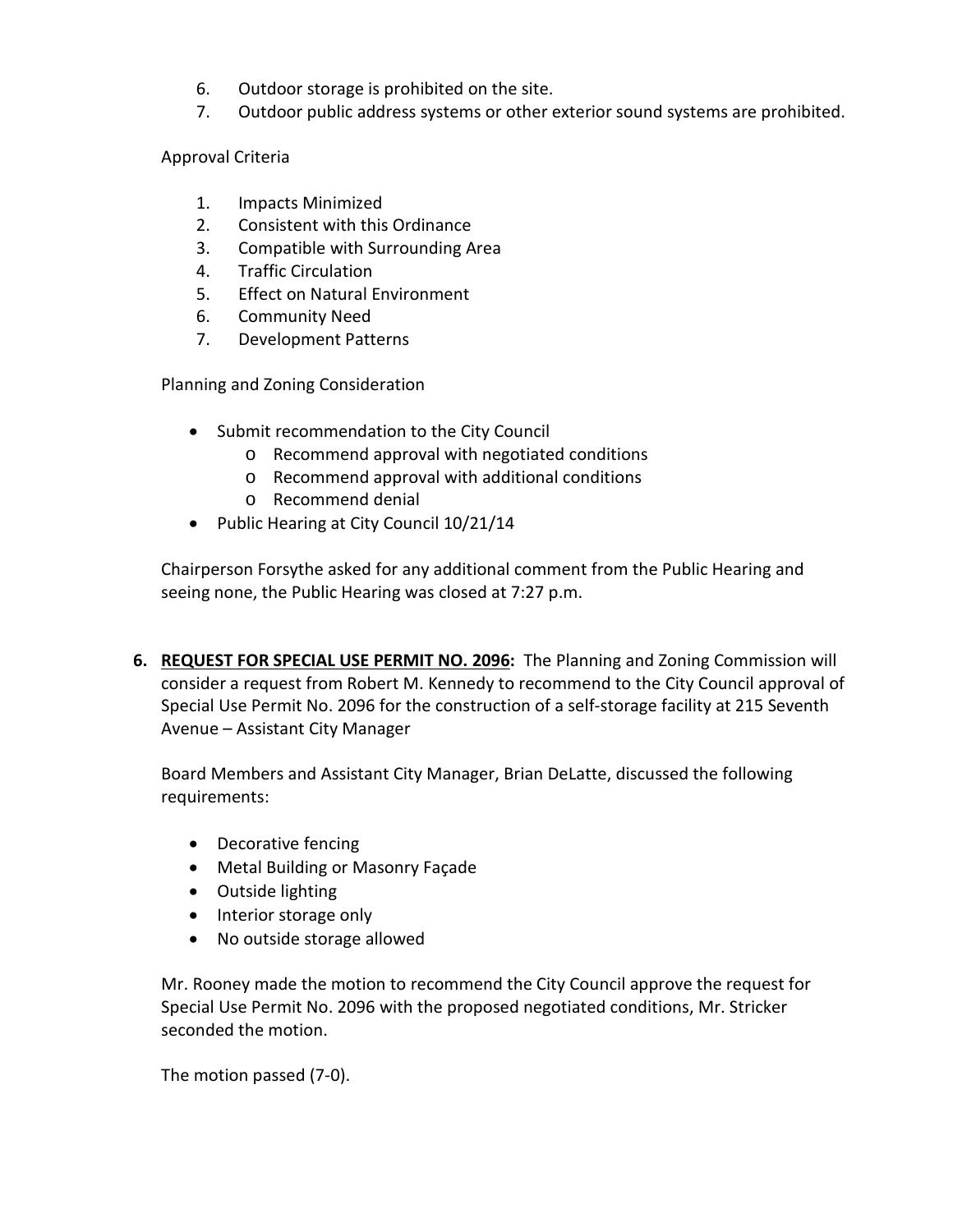**7. SUBDIVISION PRELIMINARY PLAT:** The Planning and Zoning Commission will consider the preliminary plat of Wes Ridge – Assistant City Manager

Assistant City Manager, Brian DeLatte, explained that a preliminary plat has been submitted for 30.3 acres located at the southwest corner of CR 1612 and CR 3767. The property is located outside of the city limits, but within the extraterritorial jurisdiction (ETJ). It should be noted that a portion this property will be contiguous at the end of the proposed annexation process, so during the final plat process the property owner will be required to submit a voluntary annexation application to receive water service.

The preliminary plat proposes 26 approximately 1 acre lots. While the property is not zoned, it would meet the newly-created R-2, Single-Family Residential Zoning District lot standards. The City has limited authority to control subdivision characteristics within the ETJ.

The City's approval focus is on right-of-way and easement preservation, lot dimensions, drainage, and utility service. Texas Local Government Code prohibits the City, for example, from controlling the bulk or size of buildings in the ETJ. Additionally, the number of driveways that front onto CR 3767 cannot be regulated by the City as CR 3767 is currently a county facility.

The plat has been reviewed and recommended for approval by the San Patricio Drainage District, as well as the consulting City utilities engineer.

Board members and Assistant City Manager, Brian DeLatte, discussed that the timing the final plat submittal and the proposed annexation may require a portion of the un-platted property to be voluntarily annexed in order to receive water service.

Mr. Stricker made the motion to approve the preliminary plate of Wes Ridge subject to the following conditions:

- (1) Compliance with all City of Portland ordinances, rules and regulations
- (2) Payment of all platting fees and review fees

Mr. Wendland seconded the motion.

The motion passed (7-0).

#### 8. **ADJOURNMENT:** Chairperson Forsythe

Chairperson Forsythe adjourned the meeting at 7:40 p.m.

 $\overline{\phantom{a}}$  , and the contract of the contract of the contract of the contract of the contract of the contract of the contract of the contract of the contract of the contract of the contract of the contract of the contrac

APPROVED:

Chairperson Craig Forsythe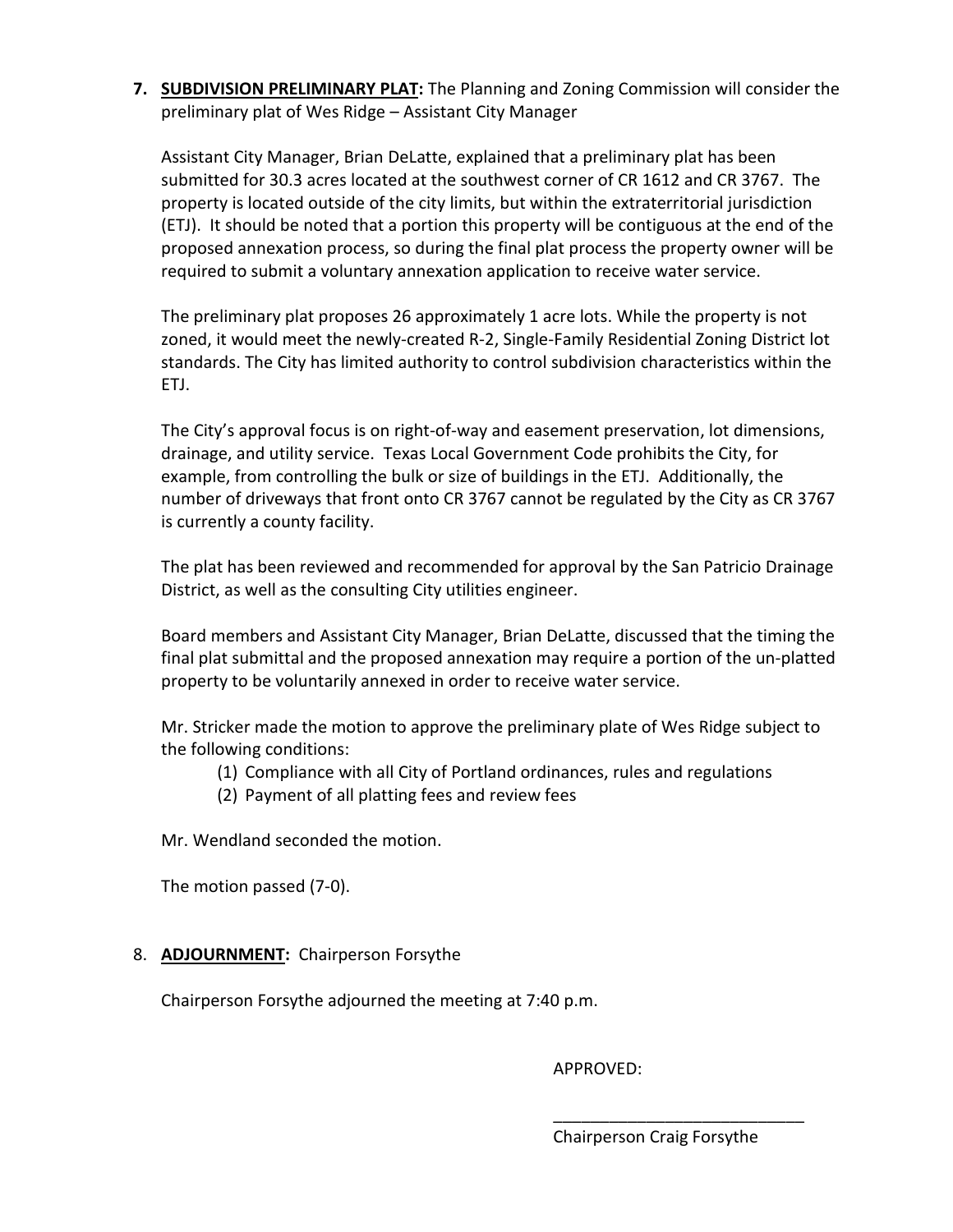ATTEST:

Brian DeLatte, P.E. Assistant City Manager

\_\_\_\_\_\_\_\_\_\_\_\_\_\_\_\_\_\_\_\_\_\_\_\_\_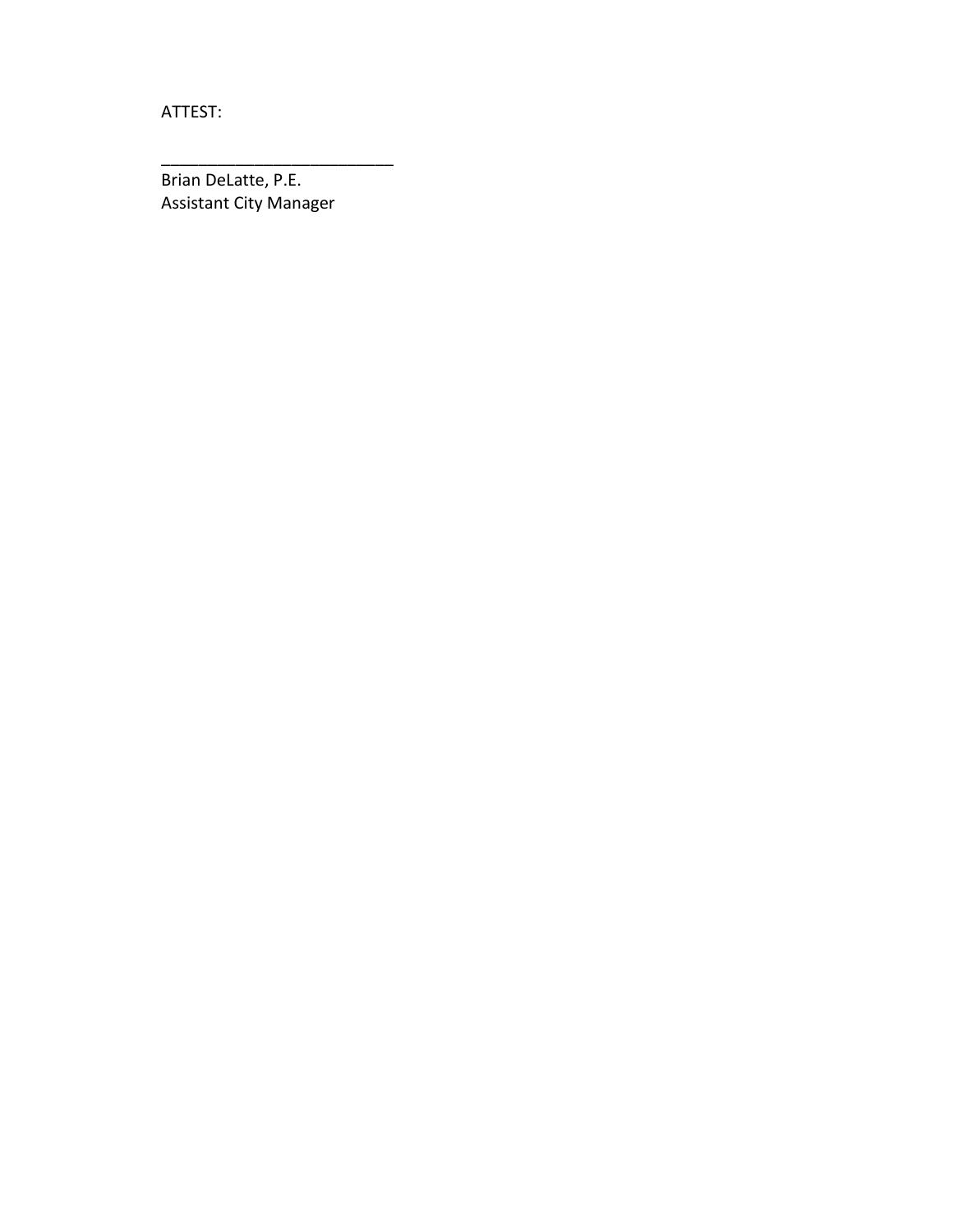

**PLANNING AND ZONING COMMISSION**  of possibilities. **ACTION ITEM** 

#### **AGENDA TITLE PUBLIC HEARING – REZONING REQUEST**

The Planning and Zoning Commission will conduct a Public Hearing to solicit comments from citizens and other interested parties concerning a request from Northshore Properties II, LLC, to rezone 4.79 acres in Lots 2R and 3R, Block 14, Northshore Unit 3, from C-R, Retail Commercial District, to R-20, Multifamily Residential District – Assistant City Manager

#### **ORDINANCE NO. 2097 – REZONING REQUEST**

The Planning and Zoning Commission will consider a request from Northshore Properties II, LLC, to rezone 4.79 acres in Lots 2R and 3R, Block 14, Northshore Unit 3, from C-R, Retail Commercial District, to R-20, Multifamily Residential District – Assistant City Manager

- **MEETING DATE** 11/11/2014
- **DEPARTMENT** Building and Development

**SUBMITTED BY** Brian DeLatte, P.E., Assistant City Manager

#### **EXECUTIVE SUMMARY**

A zoning application has been submitted by Northshore Properties II, LLC, to rezone approximately 4.79 acres in Lots 2R and 3R, Block 14, Northshore Unit 3, from C-R, Retail Commercial District, to R-20, Multifamily Residential District. The applicant is proposing to construct an apartment complex on Centerpointe Drive by combining the existing undeveloped tract that is currently zoned R-20 with the proposed 4.79 acres to be rezoned R-20. Staff analysis shows that the rezoning is generally consistent with the Comprehensive Plan and Unified Development Ordinance. However, scrutiny should be given in approving R-20 zoning due to its inability in requiring design elements such as masonry requirements.

#### **REZONING REQUEST**

Northshore Properties II, LLC, holds approximately 17.6 acres of property bounded by North Shore Blvd., Centerpointe Drive, Pipeline Alley, and the Northshore Landing Apartments. The property is zoned C-R, Retail Commercial, and R-20, Multifamily Residential. The portion of the property currently zoned R-20 is the last remaining undeveloped R-20 within the city limits. The proposal will increase the area available for multifamily development to generally south of the intersection of Esplanade Drive and Centerpointe Drive.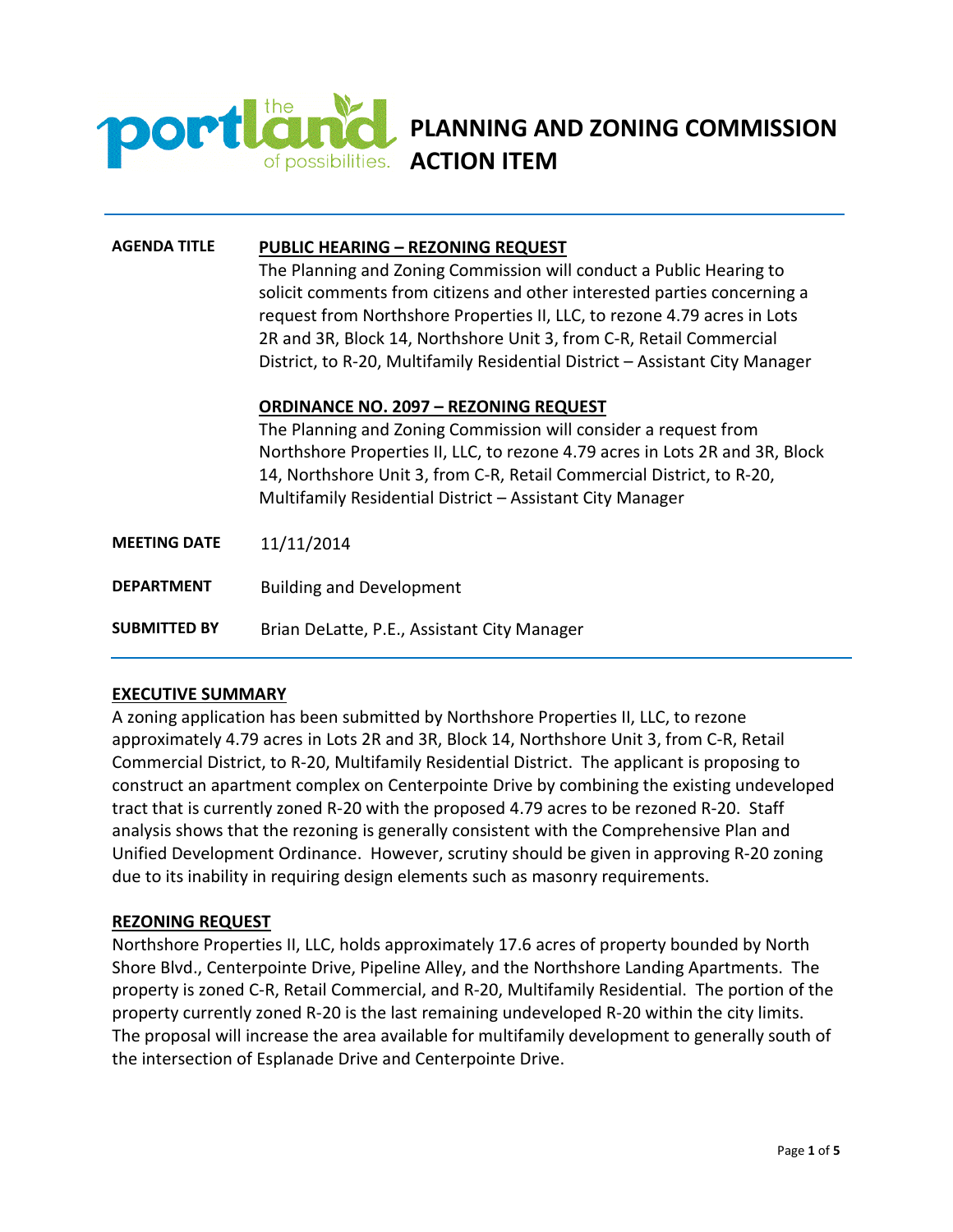#### **REZONING APPROVAL CRITERIA**

Section 318 of the UDO outlines the following criteria for which the Planning and Zoning Commission and City Council shall base approval of zoning requests, although the wisdom of amending the Official Zoning Map is a matter committed to the sound legislative discretion of the City Council and is not controlled by any one factor. In determining whether to adopt, adopt with modifications or deny the proposed amendment, the City Council shall consider the following factors. J. Schwarz & Associates, Inc., has provided a response for each criterion:

*1. Compatible with Plans and Policies.* Whether the proposed amendment is compatible with the Comprehensive Plan and any other land use policies adopted by the Planning and Zoning Commission or City Council.

JSA comment: The property in question does not have consistent zoning across the entire tracts. Lot 2-R and Lot 3-R are zoned both C-R and R-20. The zoning change will allow for each property to have consistent R-20 zoning across the entire lot and to be platted with one zone. This will eliminate any issues moving forward with the development of the site.

*2. Consistent with this Ordinance.* Whether and the extent to which the proposed amendment would conflict with any portion of this Ordinance.

JSA comment: The proposed zoning change will not conflict with any portion of the ordinance.

*3. Compatible with Surrounding Area.* Whether and the extent to which the proposed amendment is compatible with existing and proposed uses surrounding the subject land and is the appropriate zoning district for the land.

JSA comment: The zoning change will allow for R-20 development across the entire Lot 2-R and Lot 3-R site. This will only increase the R-20 zone by 3.985 acres and 67 units. As a portion of each lot is already zoned R-20, there will be no significant change to the surrounding area.

4. *Changed Conditions.* Whether and the extent to which there are changed conditions that require an amendment.

JSA comment: The existing zoning line bisects two tracts and does not encapsulate either. The change will allow for the entire tracts to be zoned cohesively thus eliminating future issues with the development of the sites.

5. *Effect on Natural Environment.* Whether and the extent to which the proposed amendment would result in significant adverse impacts on the natural environment, including but not limited to water and air quality, noise, storm water management, wildlife, vegetation, wetlands and the practical functioning of the natural environment.

JSA comment: The proposed zoning change will have no greater adverse impact to the environment as the existing zoning.

*6. Community Need.* Whether and the extent to which the proposed amendment addresses a demonstrated community need.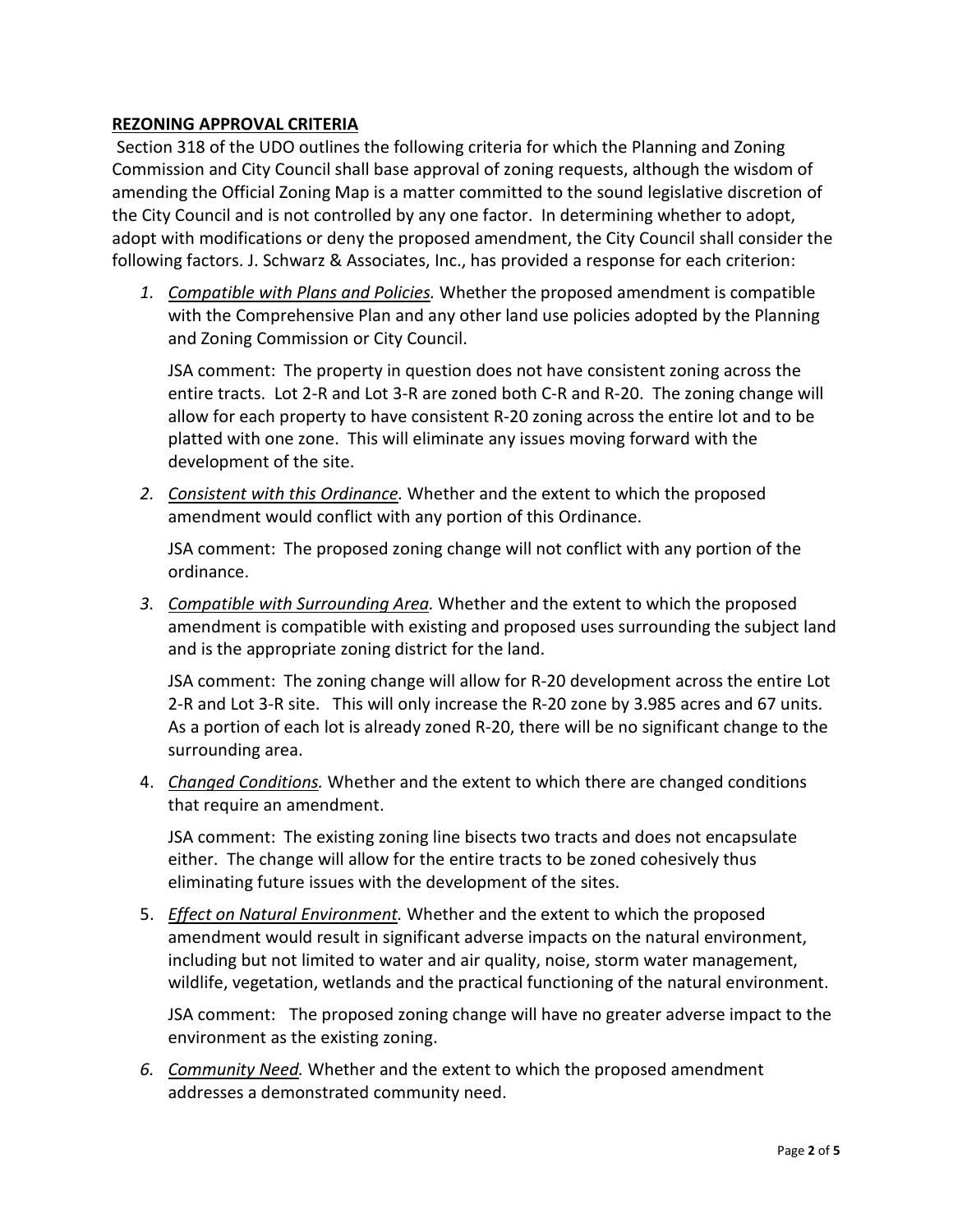JSA comment: The proposed change will allow for the R-20 zoning to remain tightly situated together in one district in the city. Housing is at a premium in the area and the change will allow for the development of an addition 67 units.

7. *Development Patterns.* Whether and the extent to which the proposed amendment would result in a logical and orderly pattern of urban development in the community.

JSA comment: The proposed change will not affect the pattern of urban development as a portion of both the lots in question are already zoned R-20. The existing zoning map bisected the affected tracts with two different zones. The proposed change will insure zoning continuity across the tracts and facilitate future development of the tracts.

#### **STAFF ANALYSIS**

City Staff generally concurs with the appropriateness of this tract being utilized as multifamily as its location, size, and shape are ideal for a multifamily tract. However, City Staff believes that scrutiny must be given to several items concerning the application's congruence with the City's Comprehensive Plan as an R-20 request. The first concern relates to how many multifamily units are allowed to be constructed in accordance with Section 704 of the Unified Development Ordinance:

*Sec. 704. - Multifamily Residential Design Requirements.*

- *A. Project Design.*
	- *1. Multifamily residential dwelling units shall not exceed twenty-five (25) percent of all dwelling units within the City.* 
		- *a. Multifamily developments may exceed the above requirement, but shall be required to rezone to a Planned Unit Development (PUD) (see Section 316, Planned Unit Development (PUD)).*
		- *b. These PUD developments are intended to result in high quality and innovative mixed density housing developments.*

The City's current housing mix is:

| <b>Housing Type</b>                       | Count | Percentage |
|-------------------------------------------|-------|------------|
| <b>Single Family Residential Accounts</b> | 5030  | 74.85%     |
| Medium-density residential units          | 61    | 0.91%      |
| Multifamily units                         | 1589  | 23.79%     |
|                                           | 6720  | 100.00%    |
| Number of multifamily units allowed       |       |            |
| prior to multifamily reaching 25%         |       | 108        |

As the table illustrates, there is the ability for an additional 108 multifamily units to be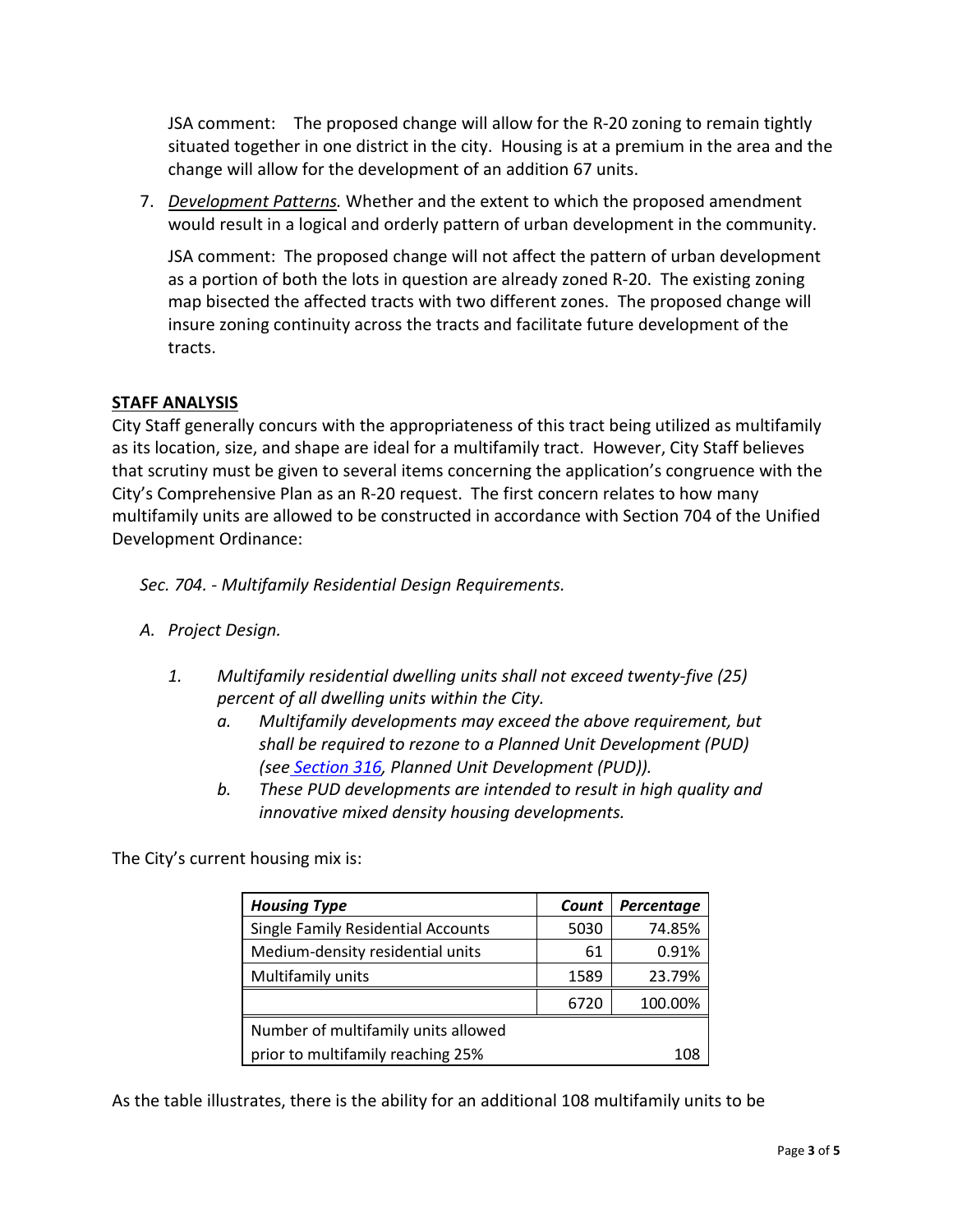constructed and still stay within the 25% threshold. Approximately 6.2 acres of the tract that is already zoned R-20 would yield approximately 104 units. These units are permitted by right even though they would exceed the 25% threshold. The 4.79 acres requested for rezoning would yield an additional 67 units. As the first 104 units are legally permitted by right, the City Attorney has indicated that rezoning for an additional 67 units would not exceed the threshold. Therefore, the analysis shows that the rezoning request can be legally considered as it does not violate the UDO Section 704.

A second concern that the Planning and Zoning Commission and City Council should evaluate is whether the application meets the Comprehensive Plan's intent to construct high quality and innovative development, which is identified in approval criteria 1 and 2. The UDO has been recently amended to allow for additional multifamily construction within the City through a Planned Unit Development (PUD) process. The PUD process is similar in nature to a zoning case, but it attaches a concept plan to the approval. The concept plan would include site plans, building elevations, landscape plans, and other items that would assist in demonstrating a high quality and innovative development. The PUD approval would not simply be for a zoning change, but rather would tie the zoning change to the concept plan that could only be modified by additional City Council action.

While the applicant is not legally required to do so, City Staff recommended that the rezoning occur through a PUD request rather than an R-20 request. Rezoning to R-20 provides a benefit to the applicant in that the property is then zoned for any type of multifamily project without the expense of preparing a concept plan. The vulnerability to the City rezoning to R-20 is that the property is then not subject to any requirements that would normally be included in a PUD case, including masonry requirements, building layout restrictions, parking lot material requirements, or site amenities. R-20 construction is governed by UDO Section 704 which does not contain masonry requirements and contains limited site design constraints. It is important to note that these additional requirements or constraints cannot be added to an R-20 zoning case, as the PUD process is designed to accommodate such conditions.

#### **ADJACENT PROPERTY NOTIFICATIONS AND PUBLIC HEARING NOTICES**

There are 10 adjacent properties within 200 feet of the subject lot. Property owners were notified by mail, postmarked October 31, 2014, of Public Hearings at the Planning and Zoning Commission and City Council meetings. Notice was also posted in the Coastal Bend Herald on October 23, 2014, in conformance with UDO Section 302. There has been no written or oral comment to the Development Services Department as of November 6, 2014.

#### **PUBLIC HEARING HEARING AND RECOMMENDATION BY PLANNING AND ZONING COMMISSION**

In accordance with UDO Section 318, the Planning and Zoning Commission shall, after required notice, conduct a public hearing on each request for an amendment of the Official Zoning Map. At the public hearing, the Planning and Zoning Commission shall consider the application, comments and recommendations of City staff, other relevant support materials and public testimony given at the public hearing. After the close of the public hearing, the Planning and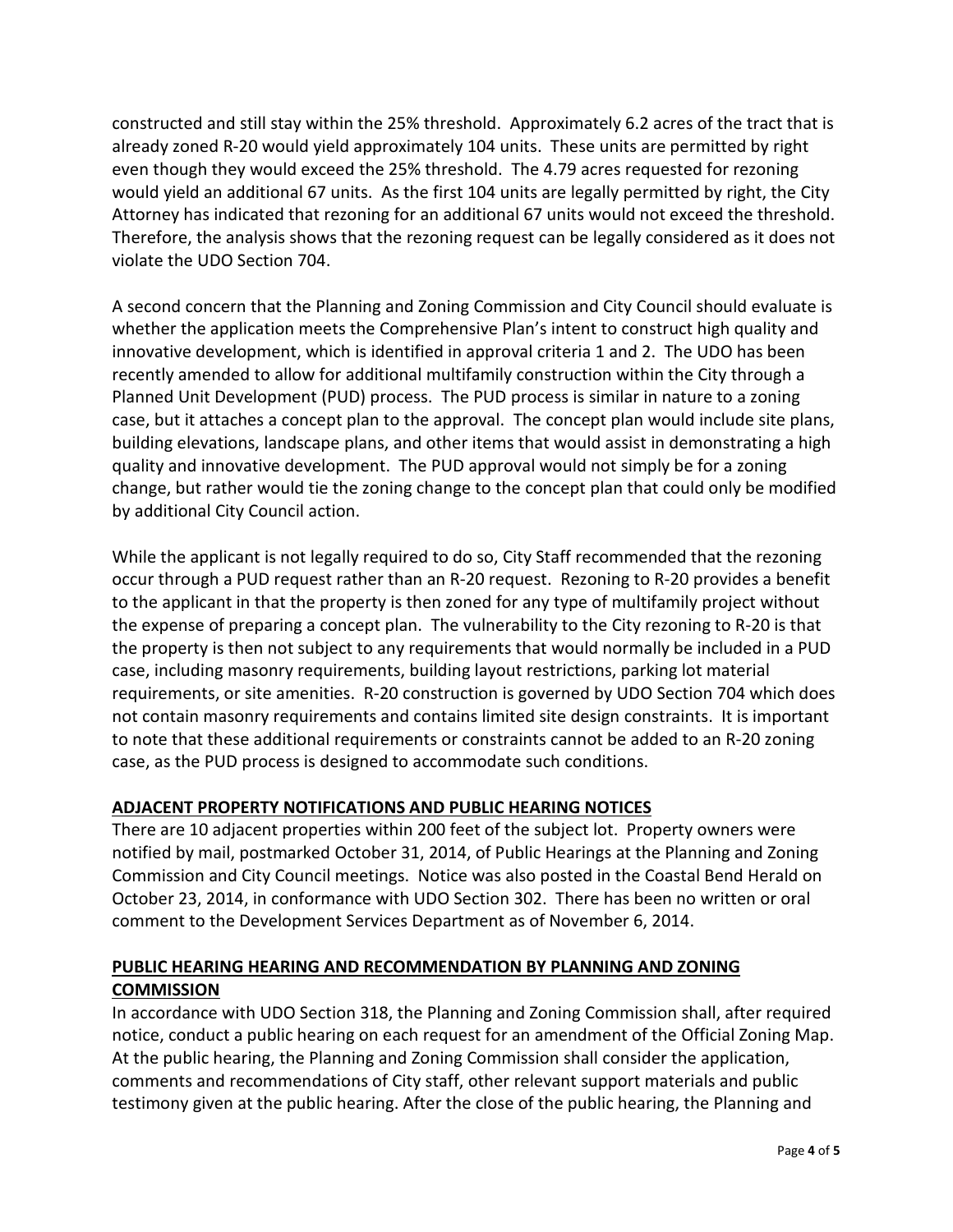Zoning Commission shall recommend that the City Council approve, approve with modifications, or deny the proposed amendment based on the amendment criteria. A tie vote by the Planning and Zoning Commission on any proposed amendment to the Official Zoning Map or the text of this Ordinance shall be forwarded without recommendation to the City Council.

#### **ATTACHMENTS**

- Application for Zoning Change
- Notice of Public Hearing
- Proposed Ordinance No. 2097

#### **RECOMMENDED ACTION**

Adopt one of the following motions:

**(1)** Recommend to City Council approval of the rezoning request

#### **OR**

**(2)** Recommend to City Council approval with modifications the rezoning request

#### **OR**

**(3)** Recommend to City Council denial of the rezoning request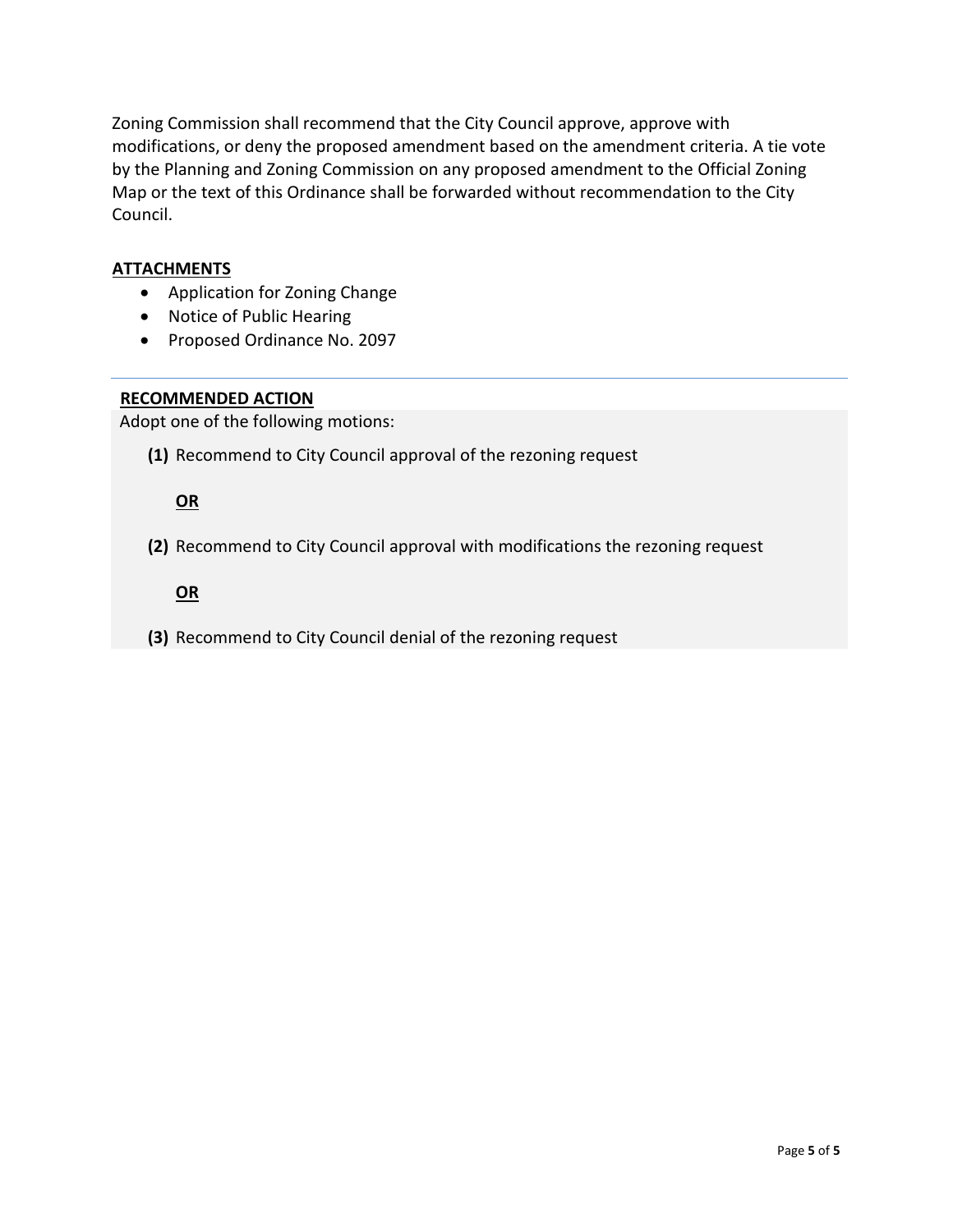

#### **APPLICATION FOR ZONING CHANGE**

| APPLICANT: William C. Cocke PHONE: 361-815-0140                                                     |  |  |  |  |  |
|-----------------------------------------------------------------------------------------------------|--|--|--|--|--|
| ADDRESS: 101 Cedar Dr. Portland, TX                                                                 |  |  |  |  |  |
| (If other than owner, attach a written authorization from owner.)                                   |  |  |  |  |  |
| $AGENT$ OR ATTORNEY: $n/a$                                                                          |  |  |  |  |  |
| PHONE: $n/a$ ADDRESS: $n/a$                                                                         |  |  |  |  |  |
| PROPERTY ADDRESS: Corner of Esplanade and Centerpointe                                              |  |  |  |  |  |
| LEGAL DESCRIPTION: A 4.79 acres tract out of Lot 2R and 3R, Block 14 Northshore Unit 3              |  |  |  |  |  |
| CURRENT ZONING: C-R PROPOSED ZONING: R-20                                                           |  |  |  |  |  |
| <b>REASON FOR REQUEST:</b><br>Change zoning of part of Lots 2R and 3R of Block 14 Northshore Unit 3 |  |  |  |  |  |
| PRINTED NAME: William C. Cocke DATE: 10-13-14                                                       |  |  |  |  |  |
|                                                                                                     |  |  |  |  |  |
| FILING FEE: \$500.00 plus actual engineering and legal costs                                        |  |  |  |  |  |

Make check payable to the City of Portland

Mail or bring application and filing fee to:

Office of the City Engineer Public Works Building 1101 Moore Avenue Portland, Texas 78374 (361) 777-4553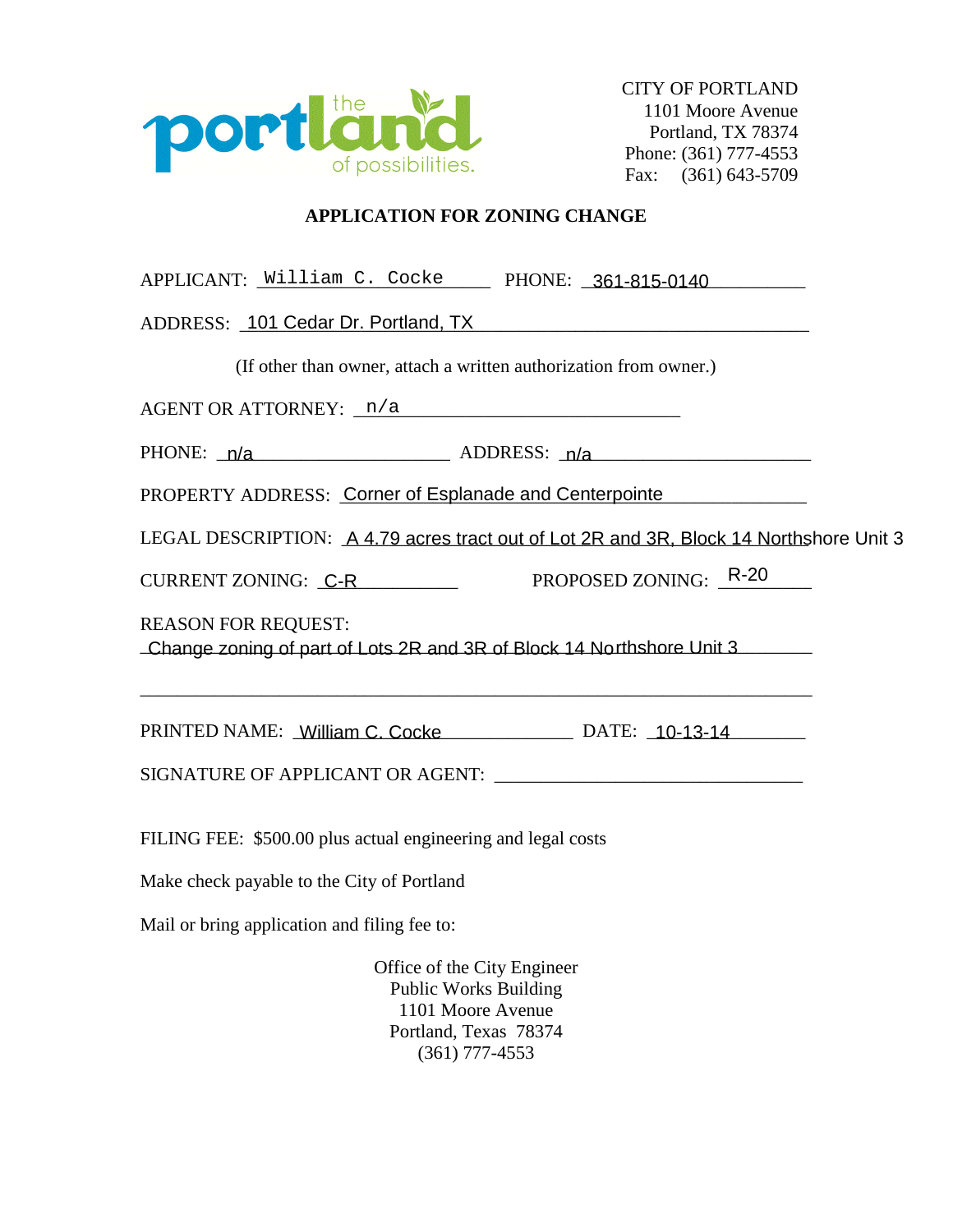

# J. Schwarz & Associates, Inc.

October 30, 2014

Brian Delatte, PE City of Portland 1900 Billy G. Webb Dr. Portland, TX 78374

Re: Zoning Approval Criteria

Mr. DeLatte:

Per your email dated October 21, 2014 regarding the rezoning application for William C. Cocke, we offer the following responses:

- 1. Tax certificate on the property showing Bill owns it. Attached is the requested tax certificate.
- 2. Explanations on how we meet the approval criteria in UDO Section 318.G:
	- I. Compatible with Plans and Policies. Whether the proposed amendment is compatible with the Comprehensive Plan and any other land use policies adopted by the Planning and Zoning Commission or City Council. The property in question does not have consistent zoning across the entire tracts. Lot 2-R and Lot 3-R are zoned both C-R and R-20. The zoning change will allow for each property to have consistent R-20 zoning across the entire lot and to be platted with one zone. This will eliminate any issues moving forward with the development of the site.
	- II. Consistent with this Ordinance. Whether and the extent to which the proposed amendment would conflict with any portion of this Ordinance. The proposed zoning change will not conflict with any portion of the ordinance.
	- III. Compatible with Surrounding Area. Whether and the extent to which the proposed amendment is compatible with existing and proposed uses surrounding the subject land and is the appropriate zoning district for the land. The zoning change will allow for  $R-20$  development across the entire Lot 2-R and Lot 3-R site. This will only increase the R-20 zone by 3.985 acres and 67 units. As a portion of each lot is already zoned R-20, there will be no significant change to the surrounding area.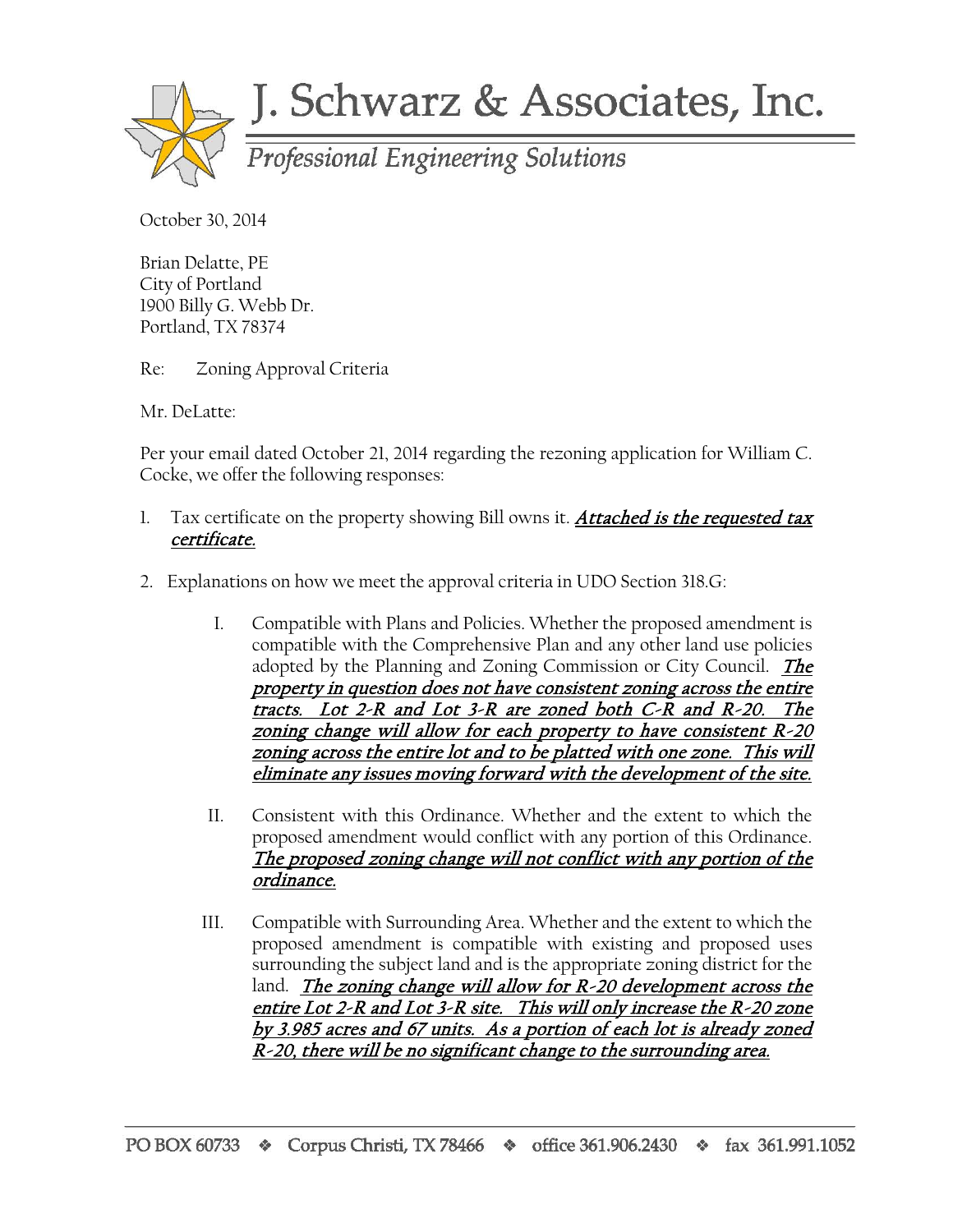- IV. Changed Conditions. Whether and the extent to which there are changed conditions that require an amendment. The existing zoning line bisects two tracts and does not encapsulate either. The change will allow for the entire tracts to be zoned cohesively thus eliminating future issues with the development of the sites.
- V. Effect on Natural Environment. Whether and the extent to which the proposed amendment would result in significant adverse impacts on the natural environment, including but not limited to water and air quality, noise, storm water management, wildlife, vegetation, wetlands and the practical functioning of the natural environment. The proposed zoning change will have no greater adverse impact to the environment as the existing zoning.
- VI. Community Need. Whether and the extent to which the proposed amendment addresses a demonstrated community need. The proposed change will allow for the  $R-20$  zoning to remain tightly situated together in one district in the city. Housing is at a premium in the area and the change will allow for the development of an addition 67 units.
- VII. Development Patterns. Whether and the extent to which the proposed amendment would result in a logical and orderly pattern of urban development in the community. *The proposed change will not affect* the pattern of urban development as a portion of both the lots in question are already zoned  $\bar{R}$ -20. The existing zoning map bisected the affected tracts with two different zones. The proposed change will insure zoning continuity across the tracts and facilitate future development of the tracts.

Should you have any questions or require any additional information, please do not hesitate to call.

Sincerely, J. Schwarz & Associates, Inc.

James Schwarz, P.E. Project Engineer encl.: C:\JSA\Cocke\Rezoneletter103014.Doc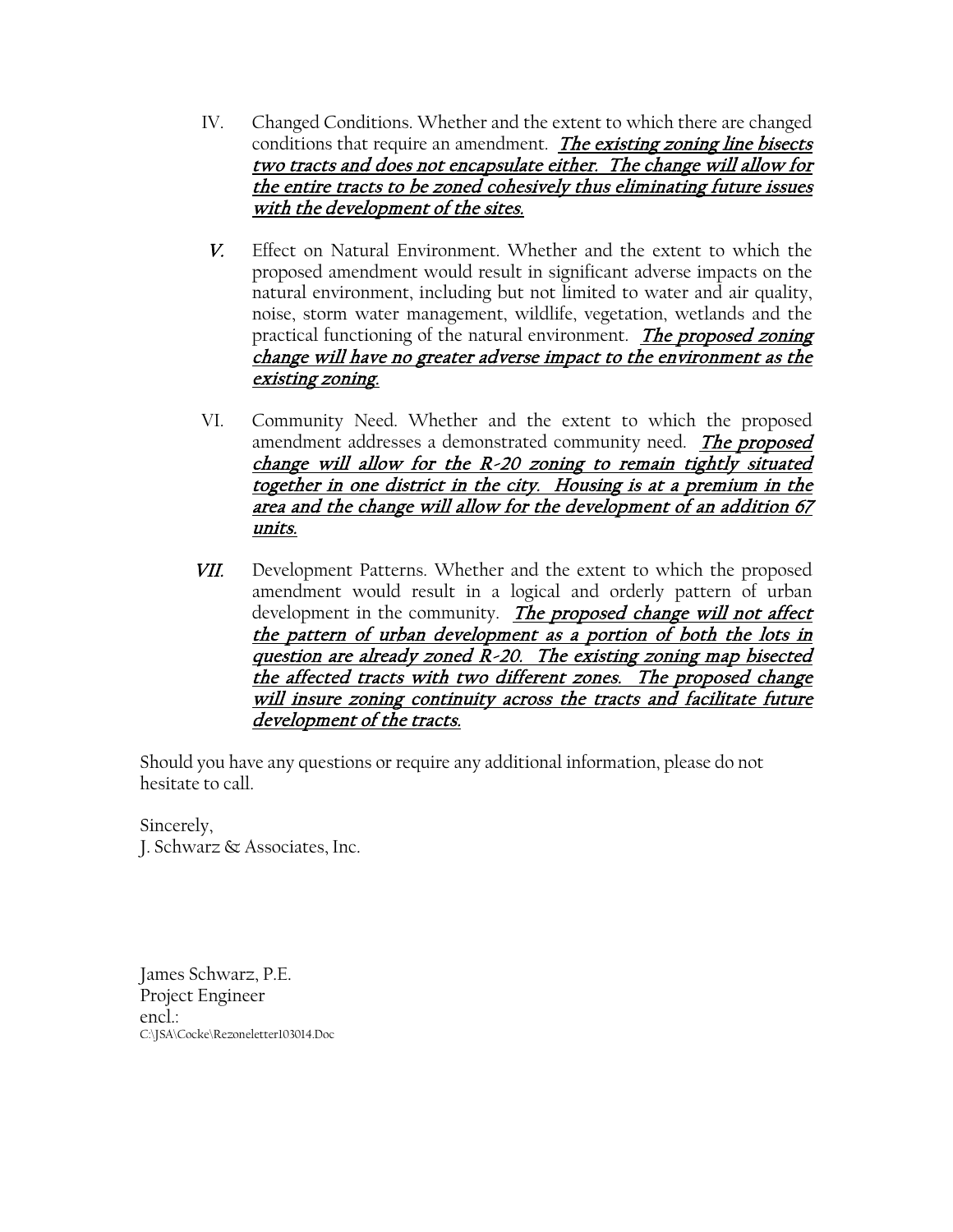

## **NOTICE OF PUBLIC HEARINGS**

Notice is hereby given that Public Hearings will be held before the Planning and Zoning Commission of the City of Portland on November 11, 2014 (Tuesday) and the City Council of the City of Portland on November 18, 2014 (Tuesday) in the Council Chamber of the City Hall (1900 Billy G. Webb Drive - Daniel P. Moore Community Center Complex) at 7:00 p.m. on each date to solicit comments from citizens and other interested parties concerning a request from North Shore Properties, Inc., to rezone 4.79 acres generally located at the southwest corner of Esplanade Drive and Centerpointe Drive from C-R, Commercial Retail District, to R-20, Multifamily Residential District:

A 4.79 Acre tract of land being being out of Lot 2R and 3R of the Replat of Block 14 North Shore Unit 3, of San Patricio County, Texas, and being more particularly described as follows:

**BEGINNING** at the lower Northwest corner of this zoning tract in the Southwest line of Esplanade Drive.

**THENCE,** with the Southwest line of said Esplanade Drive and the Southeast line of Centerpointe Drive as follows:

S 59° 57' 36" E 138.56 feet to an angle point;

With a curve to the right, having a radius of 20.00 feet, an arc of 31.42 feet, a tangent of 20.00 feet, and a central angle of  $90^{\circ}$  00' 04", and a chord bearing S 14° 57' 32" E 28.28 feet to an angle point;

S 30° 02' 31" W 5.00 feet to an angle point;

S 59° 57' 35" E 60.00 feet to an angle point;

N 30° 02' 24" E 1078.36 feet to the upper Northwest corner of this zoning tract;

**THENCE,** with the Southwest line of North Shore Boulevard as follows: S 50° 30' 13" E 712.80 feet to the Northeast corner of this zoning tract;

**THENCE,** S 27° 25' 55" W 1558.57 feet to the Southwest corner of said Lot 1R, the Southeast corner of said Lot 2R, and an interior corner of this zoning tract.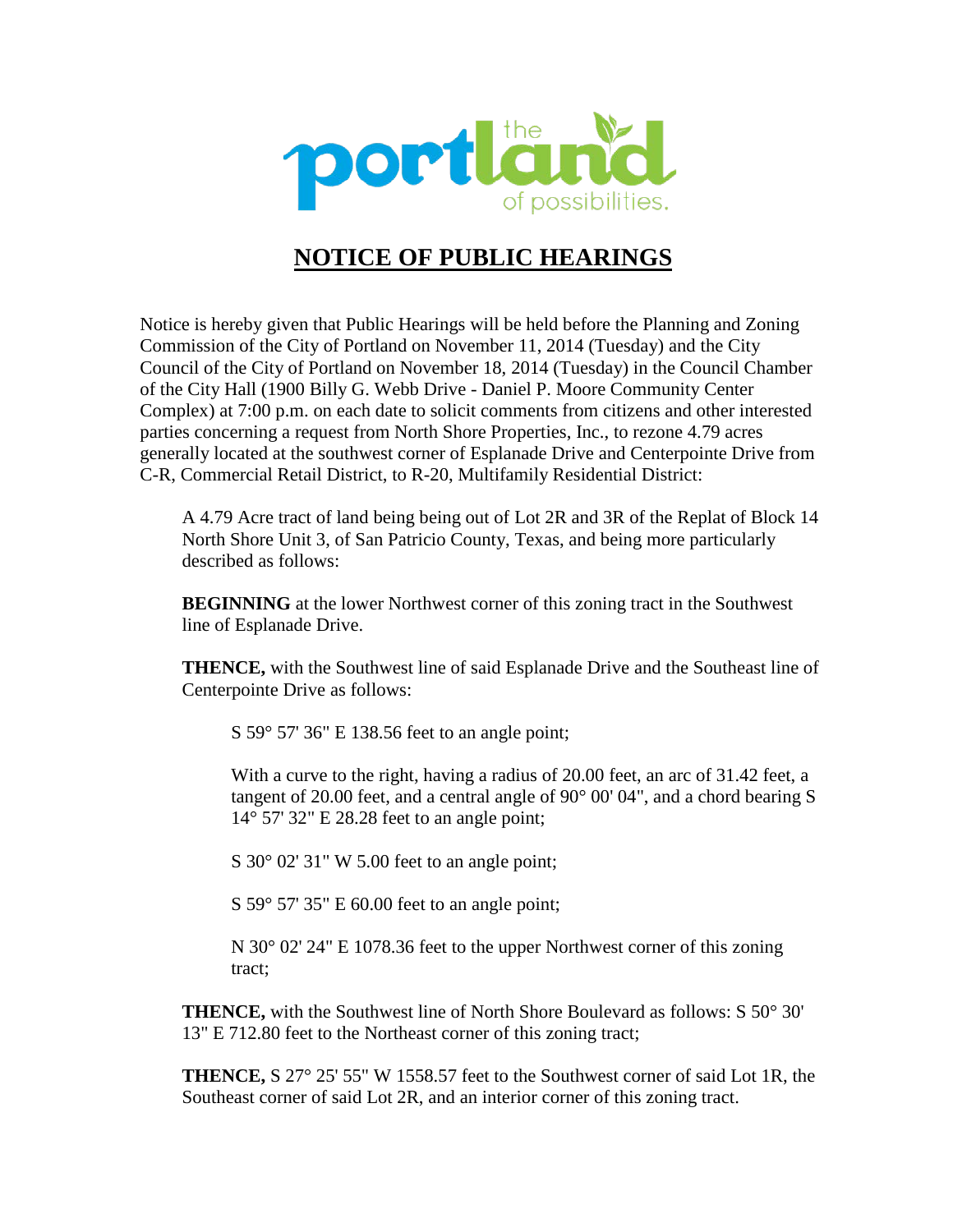### **THENCE,** N 88° 19' 51" W 343.35 feet to the POINT OF BEGINNING.

A map of the proposed zoning is located at http://www.portlandtx.com/index.aspx?nid=102

Any questions concerning this matter should be directed to Brian DeLatte, Assistant City Manager, at (361) 777-4601 or brian.delatte@portlandtx.com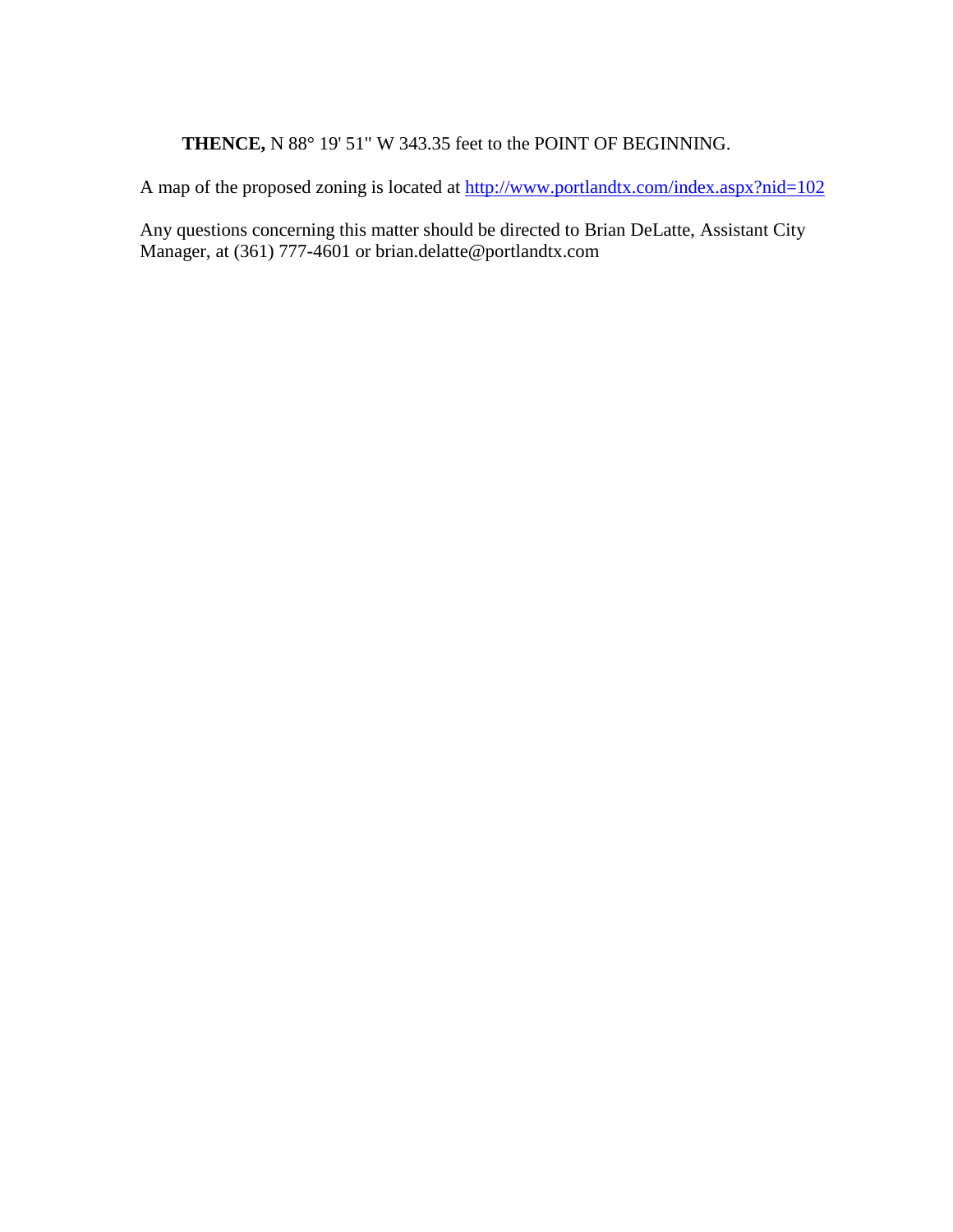| $\mathbf{1}$   | <b>ORDINANCE NO. 2097</b>                                                                          |
|----------------|----------------------------------------------------------------------------------------------------|
| $\overline{2}$ |                                                                                                    |
| 3              | AN ORDINANCE REZONING APPROXIMATELY 4.79 ACRES OF                                                  |
| $\overline{4}$ | PORTIONS OF LOTS 2R AND 3R, BLOCK 14, NORTHSHORE UNIT 3,                                           |
| 5              | FROM C-R, RETAIL COMMERCIAL DISTRICT, TO R-20, MULTIFAMILY                                         |
| 6              | RESIDENTIAL DISTRICT AT THE REQUEST OF THE OWNER;                                                  |
| 7              | AMENDING THE OFFICIAL ZONING MAP OF THE CITY OF PORTLAND;                                          |
| 8              | PROVIDING FOR THE REPEAL OF ORDINANCES IN CONFLICT                                                 |
| 9              | HEREWITH; PROVIDING A SEVERABILITY CLAUSE; ESTABLISHING A                                          |
| 10             | PENALTY FOR VIOLATIONS; PROVIDING AND ESTABLISHING AN                                              |
| 11             | EFFECTIVE DATE; AND PROVIDING FOR PUBLICATION                                                      |
| 12<br>13       | WHEREAS Northshore Properties II, LLC, the owner of Lots 2R and 3R, Block 14,                      |
| 14             | Northshore Unit 3, has requested that 4.79 acres of its property be rezoned from C-R, Retail       |
| 15             | Commercial District, to R-20, Multifamily Residential District; and                                |
| 16             |                                                                                                    |
| 17             | <b>WHEREAS</b> the Planning and Zoning Commission conducted a Public Hearing on                    |
| 18             | November 11, 2014, to solicit comments from citizens and other interested parties and              |
| 19             | recommended that the request be granted by the City Council; and,                                  |
| 20             |                                                                                                    |
| 21             | <b>WHEREAS</b> the City Council conducted a Public Hearing on November 18, 2014, to solicit        |
| 22             | comments from citizens and other interested parties concerning the request; and,                   |
| 23             |                                                                                                    |
| 24             | <b>WHEREAS</b> no formal written protest was filed by adjacent property owners and a               |
| 25             | majority vote is required to approve both readings of this ordinance.                              |
| 26             |                                                                                                    |
| 27             | NOW THEREFORE BE IT ORDAINED BY THE CITY COUNCIL OF THE CITY OF PORTLAND,                          |
| 28<br>29       | <b>TEXAS:</b>                                                                                      |
| 30             | <b>SECTION 1:</b> The request of Northshore Properties II, LLC, is hereby granted. 4.79 acres      |
| 31             | of portions of Lots 2R and 3R, Block 14, Northshore Unit 3 is hereby rezoned to R-20,              |
| 32             | Multifamily Residential District, a legal description of which is attached hereto and incorporated |
| 33             | herein.                                                                                            |
| 34             |                                                                                                    |
| 35             | <b>SECTION 2:</b> The Official Zoning Map of the City of Portland is hereby amended to reflect     |
| 36             | that the 4.79 acres of portions of Lots 2R and 3R, Block 14, Northshore Unit 3 is hereby rezoned   |
| 37             | from C-R, Retail Commercial District, to R-20, Multifamily Residential District.                   |
| 38             |                                                                                                    |
| 39             | <b>SECTION 3:</b> If any provision, section, clause, or phrase of this Ordinance, or the           |
| 40             | application of same to any person or set of circumstances is, for any reason held to be            |
| 41             | unconstitutional, void, or invalid, the validity of the remaining portions of this Ordinance shall |
| 42             | not be affected thereby, it being the intent of the City Council in adopting this Ordinance that   |
| 43             | no portion hereof, or provisions or regulations contained herein, shall become inoperative or      |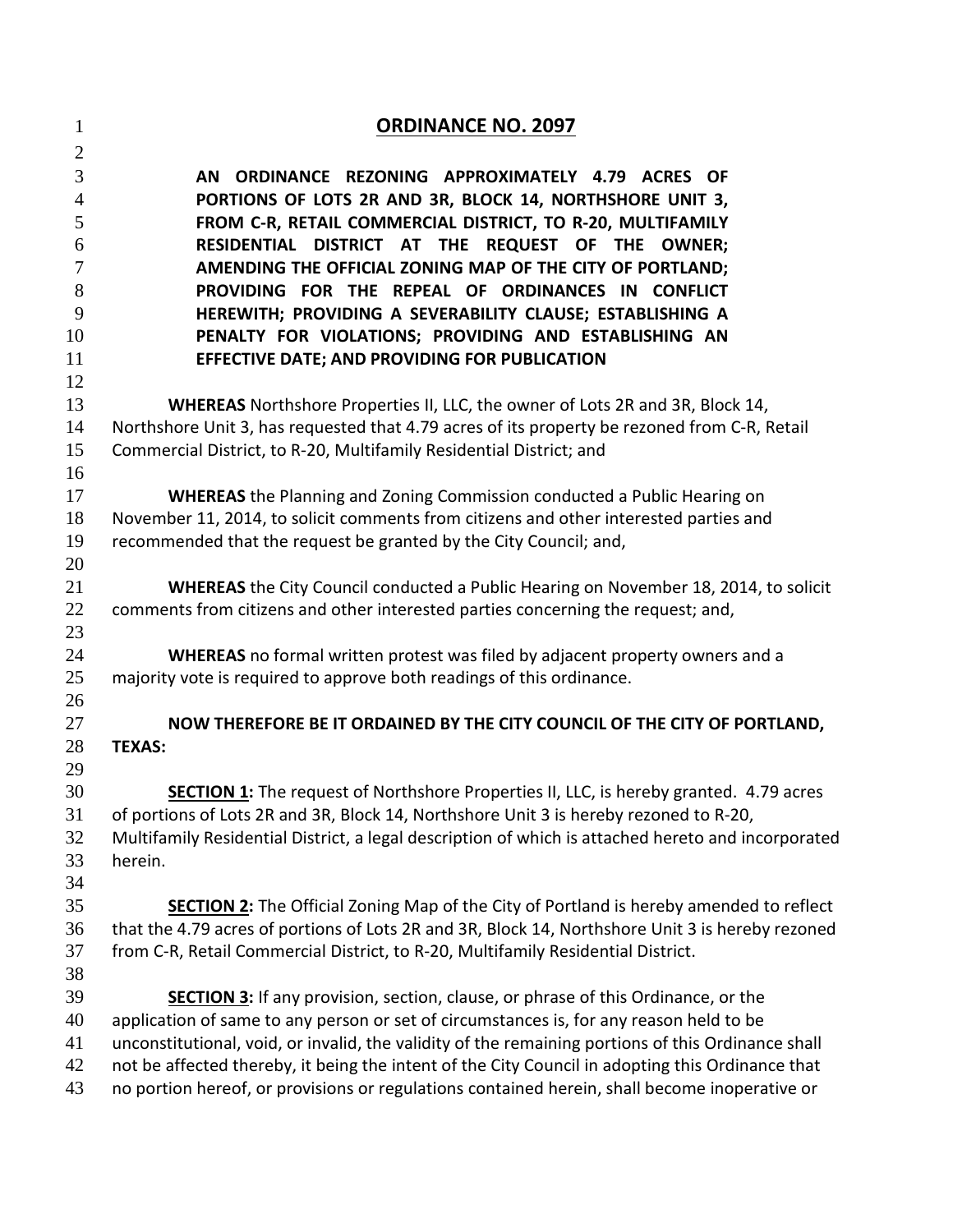| 44 | fail by reason of any unconstitutionality of any other portion hereof, and all provisions of this |                                                                                                |  |  |
|----|---------------------------------------------------------------------------------------------------|------------------------------------------------------------------------------------------------|--|--|
| 45 | Ordinance are declared severable for that purpose.                                                |                                                                                                |  |  |
| 46 |                                                                                                   |                                                                                                |  |  |
| 47 |                                                                                                   | <b>SECTION 4:</b> Any previously adopted ordinance, resolution, rule, regulation, or policy in |  |  |
| 48 | conflict with this Ordinance is hereby repealed.                                                  |                                                                                                |  |  |
| 49 |                                                                                                   |                                                                                                |  |  |
| 50 |                                                                                                   | <b>SECTION 5:</b> Any person who violates this Ordinance shall be guilty of a misdemeanor      |  |  |
| 51 | and, upon conviction thereof, shall be subject to a fine not exceeding five hundred dollars       |                                                                                                |  |  |
| 52 | (\$500.00). Each and every day that a violation of this Ordinance occurs shall constitute a       |                                                                                                |  |  |
| 53 | separate offense.                                                                                 |                                                                                                |  |  |
| 54 |                                                                                                   |                                                                                                |  |  |
| 55 |                                                                                                   | <b>SECTION 6:</b> This Ordinance shall be published after second reading hereof by publishing  |  |  |
| 56 | the caption thereof in the official newspaper with a statement the public may view the            |                                                                                                |  |  |
| 57 | Ordinance in the Office of the City Secretary. This Ordinance shall be effective from and after   |                                                                                                |  |  |
| 58 | the publication provided herein.                                                                  |                                                                                                |  |  |
| 59 |                                                                                                   |                                                                                                |  |  |
| 60 |                                                                                                   | <b>PASSED</b> and <b>APPROVED</b> on second reading this day of 2014.                          |  |  |
| 61 |                                                                                                   |                                                                                                |  |  |
| 62 |                                                                                                   | <b>CITY OF PORTLAND</b>                                                                        |  |  |
| 63 |                                                                                                   |                                                                                                |  |  |
| 64 |                                                                                                   |                                                                                                |  |  |
| 65 |                                                                                                   |                                                                                                |  |  |
| 66 |                                                                                                   | <b>David Krebs</b>                                                                             |  |  |
| 67 |                                                                                                   | <b>Mayor</b>                                                                                   |  |  |
| 68 |                                                                                                   |                                                                                                |  |  |
| 69 | <b>ATTEST:</b>                                                                                    |                                                                                                |  |  |
| 70 |                                                                                                   |                                                                                                |  |  |
| 71 |                                                                                                   |                                                                                                |  |  |
| 72 |                                                                                                   |                                                                                                |  |  |
| 73 | <b>Annette Hall</b>                                                                               |                                                                                                |  |  |
| 74 | <b>City Secretary</b>                                                                             |                                                                                                |  |  |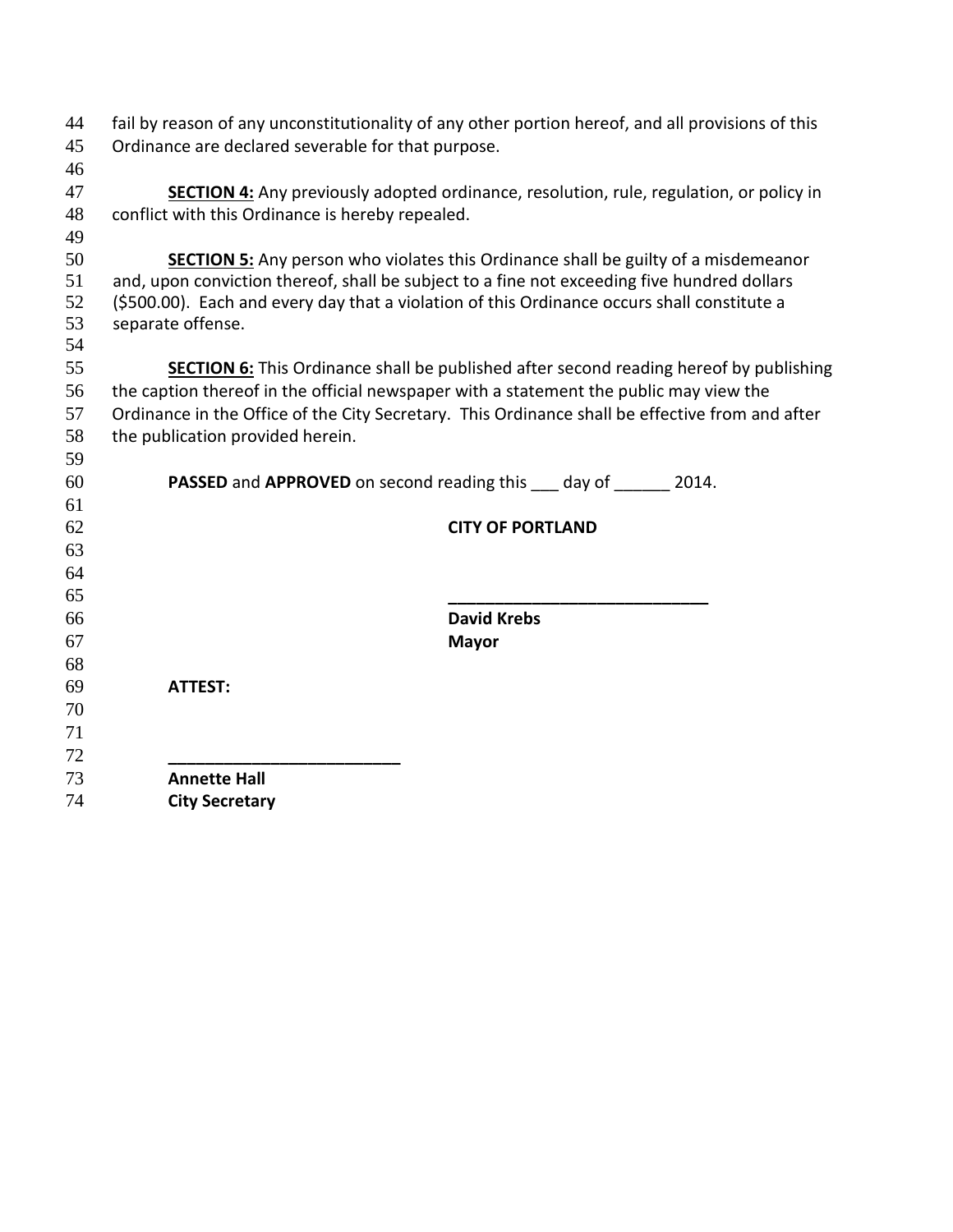**STATE OF TEXAS** COUNTY OF SAN PATRICIO PREPARED FOR: Northshore Properties, Inc.

#### FIELD NOTES TO DESCRIBE

A 4.79 Acre Tract of land for zoning purposes being situated in the City of Portland in San Patricio County, Texas, being out of Lot 2R and 3R of the Replat of Block 14 North Shore Unit 3, of San Patricio County, Texas and being more particularly described as follows:

- BEGINNING: At the lower Northwest corner of this zoning tract in the Southwest line of Esplanade Drive.
- THENCE: With the Southwest line of said Esplanade Drive and the Southeast line of Centerpointe Drive as follows:

S 59° 57' 36" E 138.56 feet to an angle point;

With a curve to the right, having a radius of 20.00 feet, an arc of 31.42 feet, a tangent of 20.00 feet, and a central angle of 90° 00' 04", and a chord bearing \$14° 57' 32" E 28.28 feet to an angle point;

S 30° 02' 31" W 5.00 feet to an angle point;

S 59° 57' 35" E 60.00 feet to an angle point;

N 30° 02' 24" E 1078.36 feet to the upper Northwest corner of this zoning tract;

THENCE: With the Southwest line of North Shore Boulevard as follows:

S 50° 30′ 13″ E 712.80 feet to the Northeast corner of this zoning tract;

- S 27° 25' 55" W 1558.57 feet to the Southwest corner of said Lot 1R, the THENCE: Southeast corner of said Lot 2R, and an interior corner of this zoning tract.
- THENCE: N 88° 19' 51" W 343.35 feet to the POINT OF BEGINNING;

Bearings shown herein are from GPS observations Texas Coordinate System NAD (83).

I hereby certify that the foregoing field note description for zoning purposes is to the best of my belief and knowledge true and correct.

This the 10th day of October, 2014.

Keith Howard, R.P.L.S. No. 5949 Howard Surveying, LLC 402 State Highway 173 South Hondo, Texas 78861 (830) 426-4776

SLIRV